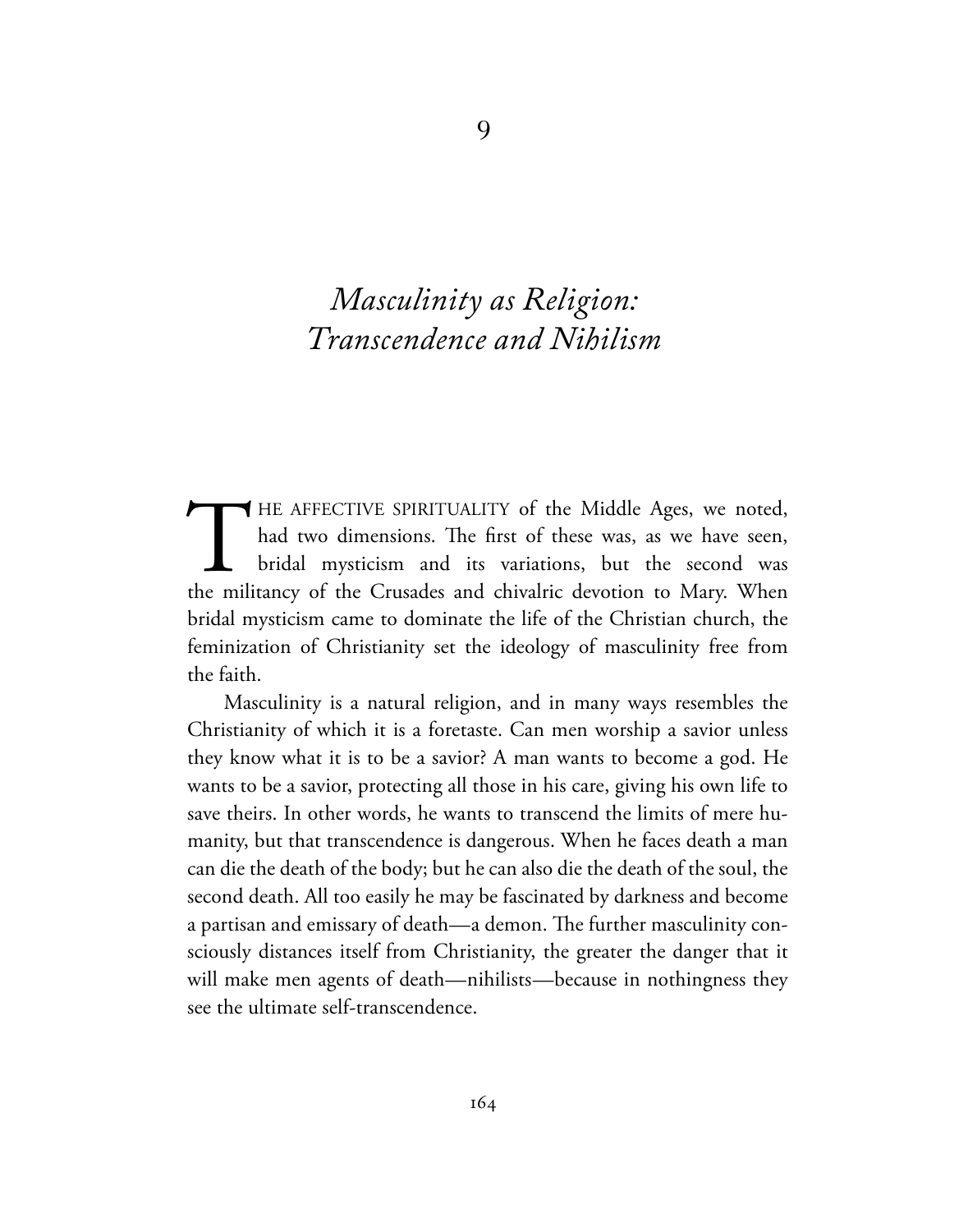#### Sacred Sexuality

Until the end of the nineteenth century, masculinity had been thought of as manliness, a stoic ideal of reserve and self-control. Most of the founders of the American Republic, whatever their formal allegiance, were at heart more stoic than Christian. This ideal was an aristocratic one, but as civilization grew tiresome, both Europe and America experienced a new interest in the primitive, in the savage, in the uncivilized, in the passions of youth. Youth had the promise of contact with the elemental forces of life. This fascination with youth and the primitive was a product of Romanticism and eventually replaced the aristocratic ideal of manliness with a proletarian ideal of masculinity.

In America, the frontiersmen, Natty Bumpo and his successors, became the symbol of natural man, passionate and self-reliant. Gail Bederman examines the veneration of the savage and the primitive in American culture of the late nineteenth century, a veneration that also was present in European culture: Americans had the Indians, the Europeans, Africans and Polynesians.<sup>1</sup> Picasso used Polynesian masks as models of abstraction, as did Emil Nolde, revering in the primitive a violent energy that would shatter the effeminate bourgeois surface of European life. Nolde was among the first members of the Nazi party and was favored by Nazis who wanted total revolution, an unleashing of savage male energies. In America, the older forms of civilized manliness that emphasized prudence and self-restraint were replaced by an ideal of masculinity that saw savage sexual energy as a necessary component of complete manhood.

Young men have always shown a great enthusiasm for sexual intercourse, not only for the physical pleasure it gives, but perhaps even more because they think it shows they are men. Intercourse "is the ultimate self-validation, the undeniable proof of one's maleness and masculinity (which has always been a problem with men)."<sup>2</sup> But in the late nineteenth and twentieth centuries male sexuality has sometimes been given a quasi-divine status. Men have venerated their sexuality, and have experienced in it a transcendent world: "Sex has become the religion of the Western world, the bearer of most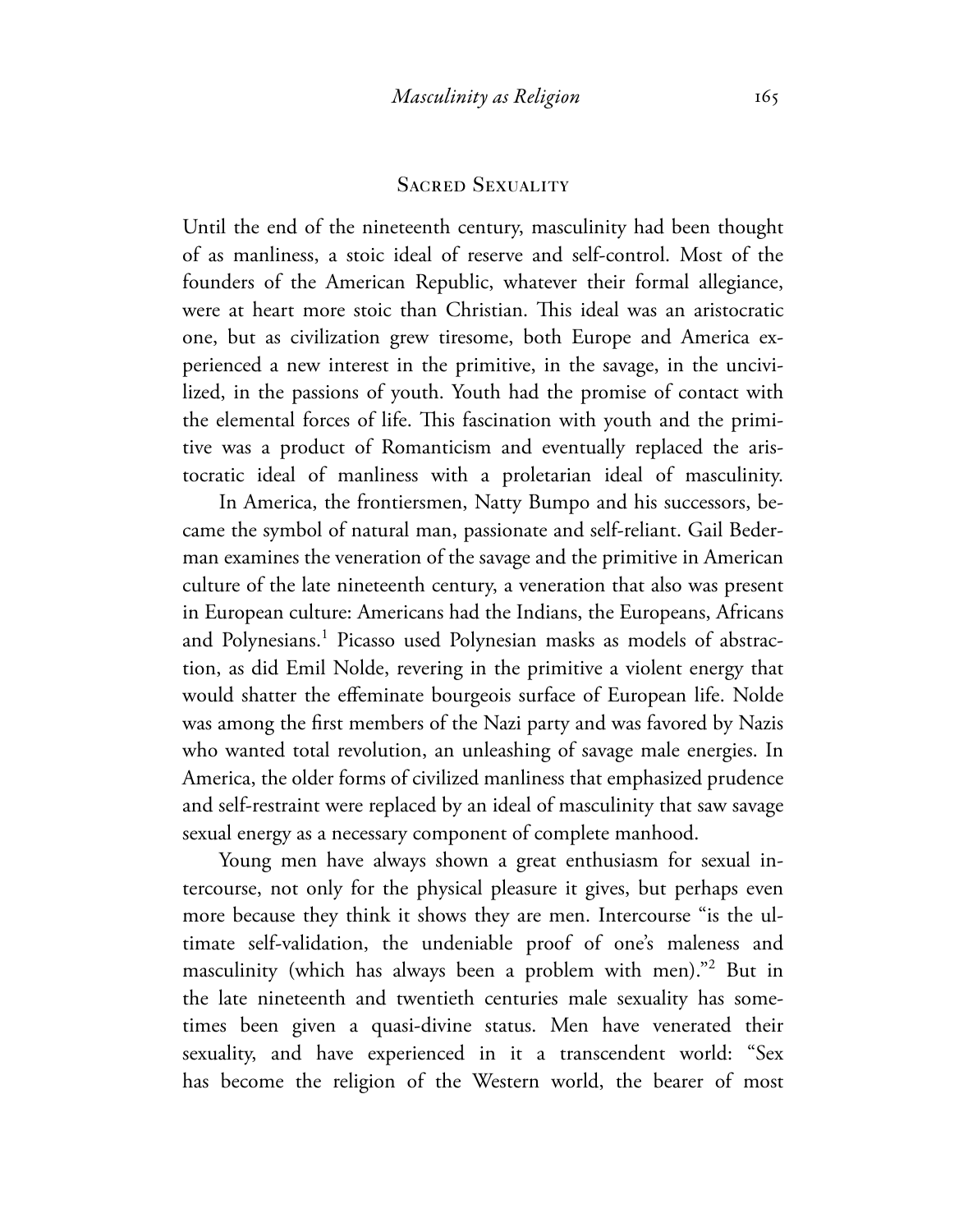people's hopes of encountering something truly 'other'. . . . The search for the other, for the Eternal Feminine, Goddess or Whore, or the dark forces of the blood and semen, is the search for transcendence. Sex is the cry for the other, union with the transcendent."3 Men are even willing to sacrifice themselves to their sexuality, preferring death to celibacy. In the Middle Ages, the minnesinger spoke of erotic love as if it were a religion. Wagner chose Tristan and Isolde as subjects for his opera because he too felt that romantic love was the ultimate experience of transcendence and that a love-death, *Liebestod*, was a way to escape the prison of self. But it is not so much romantic love as sexuality, and especially male sexuality, that has been deified.

Male sexual energy is deified because it is the sexual part of the selfsacrifice that gives masculinity its nobility. Men experience self-giving through separation in their role in sexual intercourse, because they give of themselves in ejaculation rather than receive in insemination. They attain the ability to do this at puberty, and many societies that have initiation rites therefore choose puberty as the time for these rites. G. Stanley Hall, a late-nineteenth-century educational psychologist, reversed the Victorian mistrust of sex. Hall believed that "it was no accidental synchronism of unrelated events that the age of religion and age of sexual maturity coincide."4 Summarizing Hall's thought, Gail Bederman explains that "at sexual maturity, when a boy received the capacity for paternity, he ceased to exist merely for himself, and began to exist as a potential contributor to the divine process of racial evolution and the advancement of civilization. Adolescence was thus a holy time, when sexuality and spirituality burst upon a young man simultaneously, through the physiological second birth."<sup>5</sup> Testosterone replaced the Holy Spirit as the source of new life.

For Hall, the orgasm was a holy experience, because through it the man participated in the continuity of the race: "In the most unitary of all acts, which is the epitome and pleroma of life, we have the most intense of all affirmations of the will to live, and realize that the only true God is love, and the center of life is worship. . . . This sacrament is the annunciation hour, with hosannas which the whole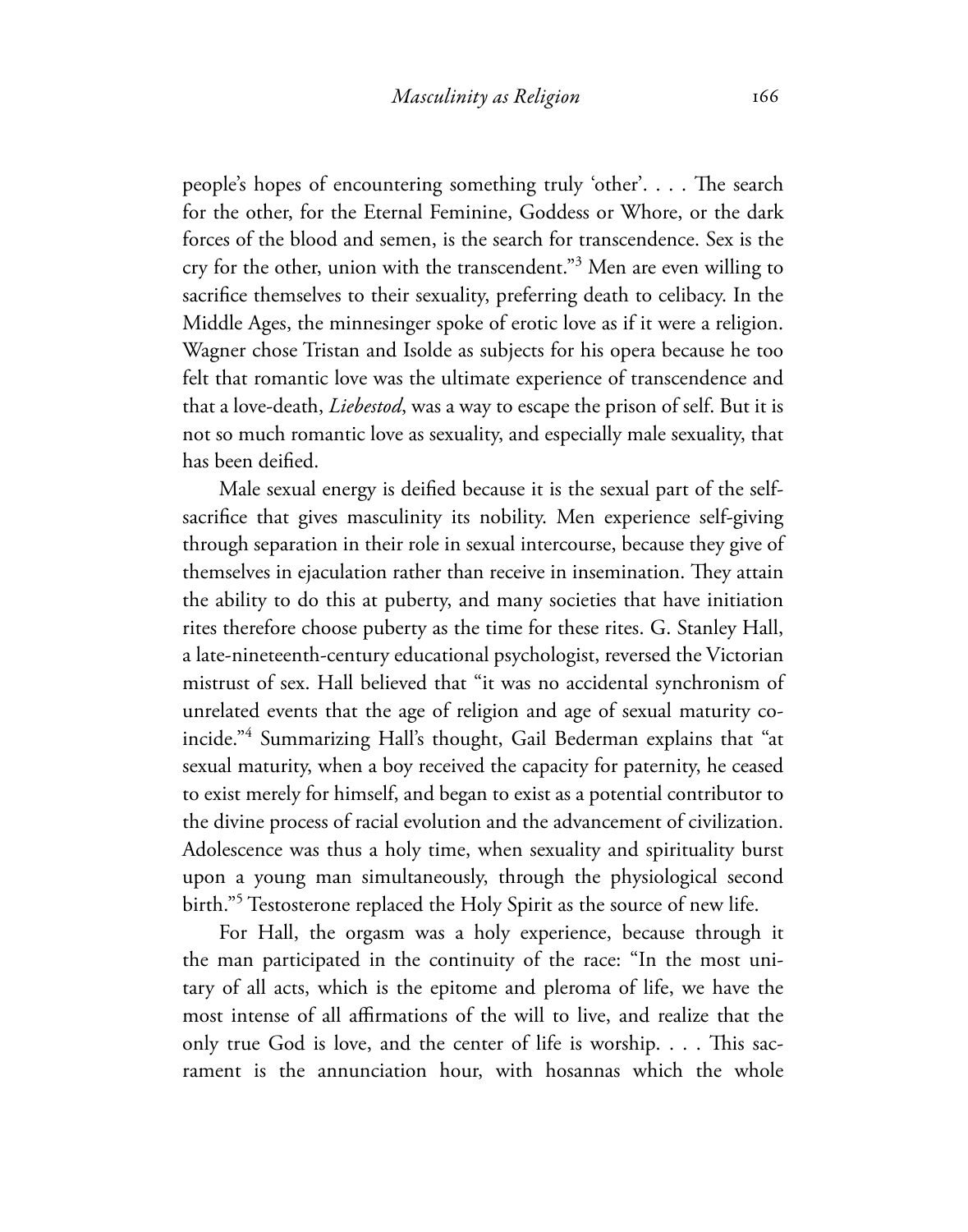world reflects. . . . Now is the race incarnated in the individual and remembers its lost paradise."<sup>6</sup> In Hall we see the worship of male sexuality, a worship which has found expression both in popular and high culture.

Hemingway and Lawrence, and others far less respectable, have participated in this worship. Lawrence worshipped male sexuality, seeing in it an experience of the divine.<sup>7</sup> Hemingway worshiped masculinity, "the code which is all we have in the place of God," and saw sexuality as a central part of masculinity. Violence and sexuality continue to be intrinsic to the American popular ideal of manhood. Although liberals who give lip service to feminism dominate Hollywood, most movies are aimed at the adolescent male and glorify violence and sexuality. Such films reinforce the popular culture and are responsible for the adulation that celebrity-criminals often receive. Society may find it hard to discipline young men whom it is sending to die in war, but even now in peacetime the sexual misbehavior of athletes is not only excused, but venerated. Feminism has made only a slight dent in this veneration among the middle classes, and none at all among the black proletariat. The search for self-transcendence in sexuality is especially pernicious, because it confuses the spiritual code of masculinity with physical maleness. A worship of the semen and the blood is a worship of dark gods and undermines the positive aspects of masculinity.

AIDS has given prominence to the homosexual as sexual hero. Homosexuals are far more promiscuous than heterosexuals, and when they infect themselves with a fatal venereal disease they become objects of worship, as in *Angels in America*. Indeed, Harvey Milk has been made into a saint with his own Byzantine-style icon. Homosexuals feel keenly the connection between love and death and routinely frustrate the public health measures that are designed to protect them. They have unprotected intercourse with partners they know are infected because they feel that only by a joint death can the barriers of the self be overcome. This is a perverse version of comradeship in war, which not unsurprisingly, as we shall see, shares gestures and language with homosexuality.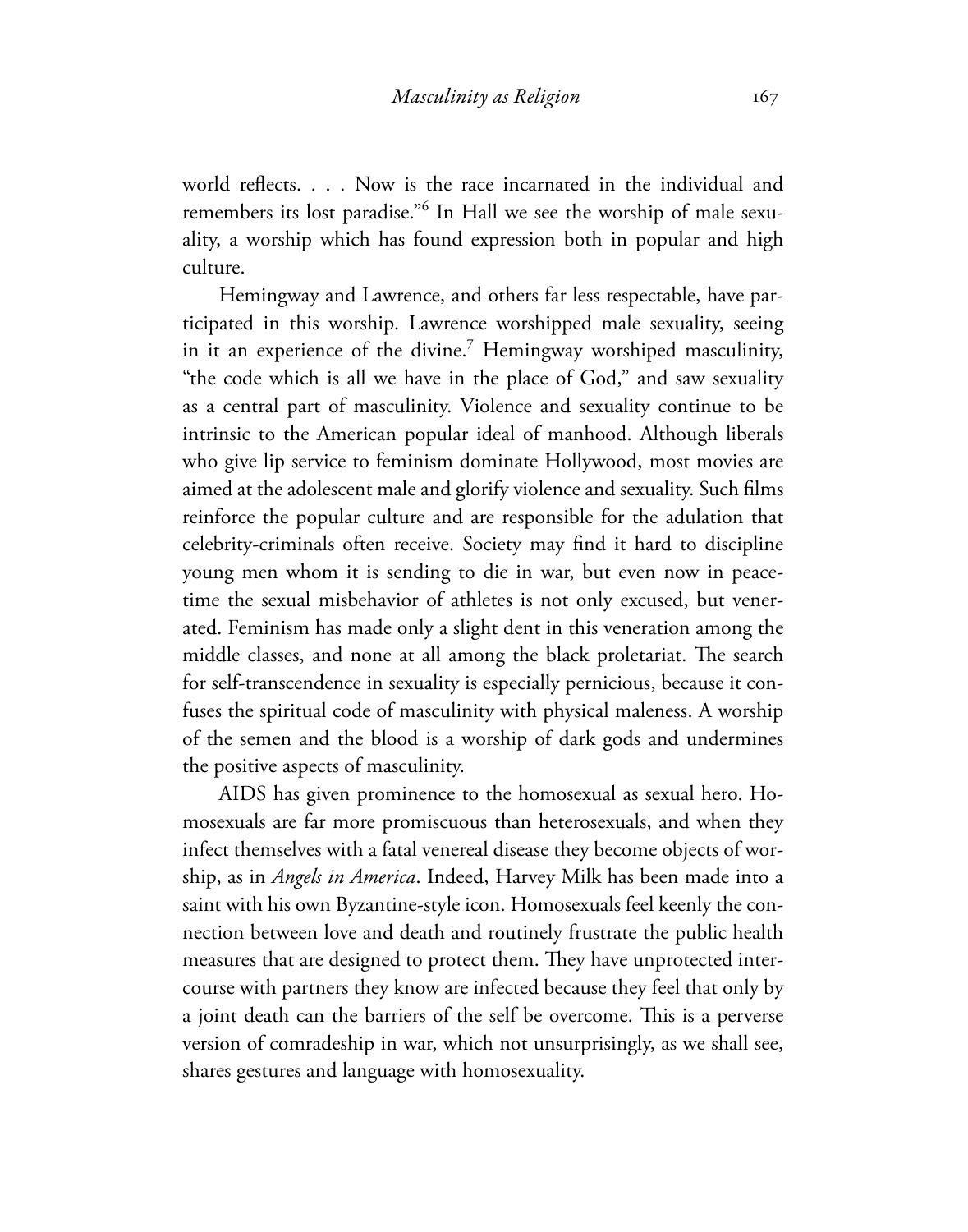## The Playing Fields

Agonistic masculine play was the origin of civilization. In the modern world, sports are the emotional center of countless men. Sports are a traditional means to attain masculinity. The athlete is the one who faces and overcomes challenges and thereby escapes human limitations. The Greeks honored the transfiguration of the athlete: Pindar's odes celebrated the divinity that clothed the victor in the games. In modern America, the coach is the mentor who brings boys into manhood. He teaches them to endure pain, develop self-discipline, work as a team, and give themselves to others, and often (a sure sign of his initiatory role) instructs them in the mysteries of sexuality. Why athletic coaches (rather than, say, biology teachers) should be thought the appropriate teacher for sex education is a mystery from a pedagogical perspective, but entirely comprehensible if sports is the primary way a boy becomes a man.

Because sports provide an initiation into masculinity, they can easily become a religion. Sports are often the way the boy puts away the soft, sheltering world of the mother and her femininity and enters the world of challenge and danger that makes him a man.<sup>8</sup> Sports helped men be transformed and reborn: "In its pretense toward regenerative functions, it approximated a religious sensibility for men, albeit material and secular."9 Team sports develop masculinity; they are "the civilized substitute for war"<sup>10</sup> and sublimate male aggression into channels less harmful than crime. They develop the virtue of comradeship, and teammates in sports like football become "blood brothers, men who assemble together to undertake dangerous exploits under conditions of duress and threat."11 Michael Messner quotes a former high school athlete: "I'd say that most of my meaningful relationships have started through sports and have been maintained through sports. There's nothing so strong, to form that bond, as sports. Just like in war too—there are no closer friends than guys who are in the same foxhole together trying to stay alive. You know, hardship breeds friendship, breeds intense familiarity. . . . You have to endure something together— sweat together, bleed together, cry together. Sports provide that."<sup>12</sup>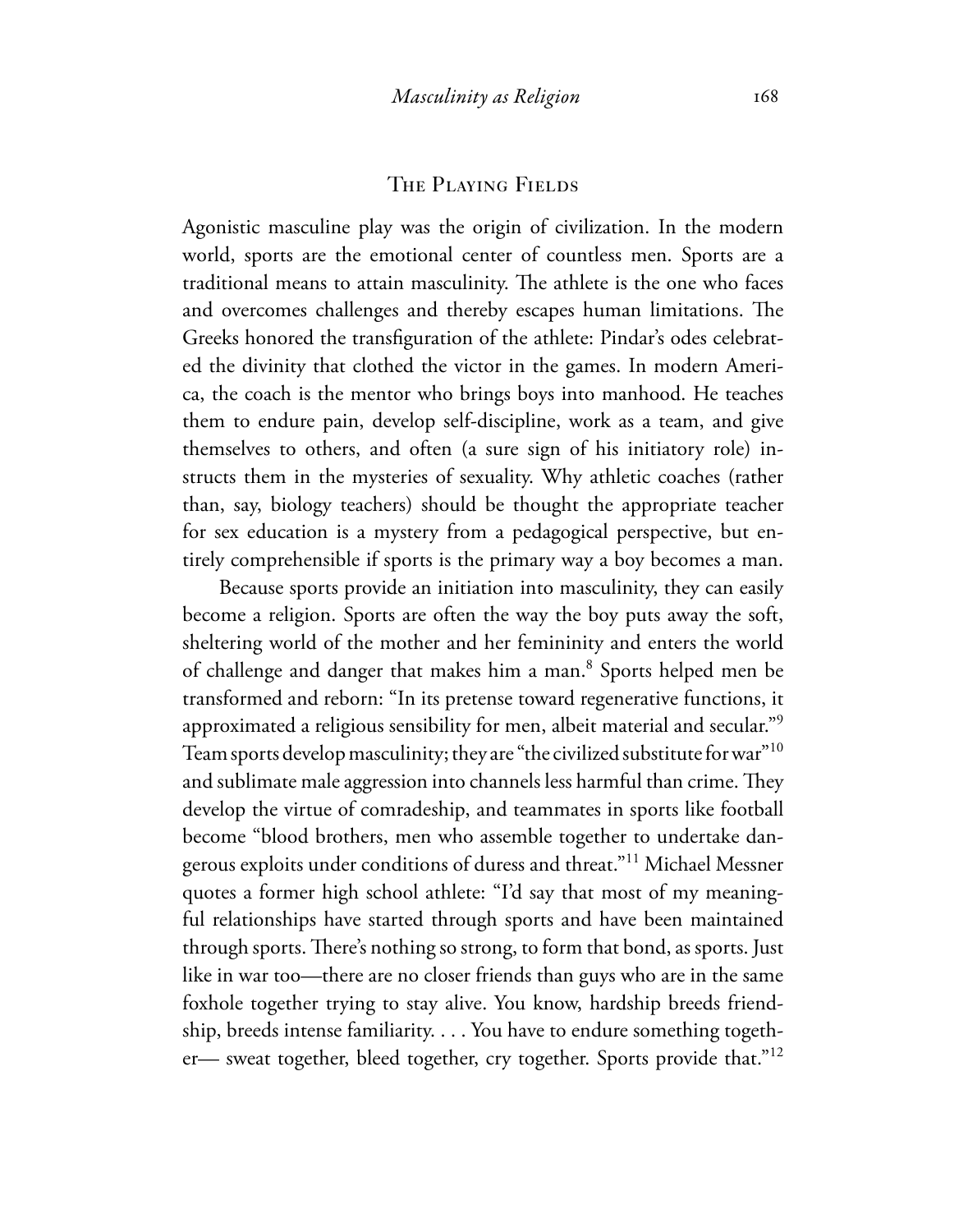Sports form character, "manly straightforward character, a scorn of lying and meanness, habits of obedience and command, and fearless courage."<sup>13</sup> For modern men, team sports are more transforming than religion because they provide a greater escape from the self. Paul Jones, a Dulwich boy who was killed in World War 1, claimed that in the attempts to develop team spirit, "Religion has failed, intellect has failed, art has failed, science has failed. It is clear why: because each of these has laid emphasis on man's *selfish side*; the saving of his *own soul*, the cultivation of his *own mind*, the pleasing of his *own senses*. But your sportman joins the Colours because in his games he has felt the real spirit of unselfishness, and has become accustomed to give all for a body to whose service he is sworn."14 Sports on this view are a better school of charity than religion, for the ultimate test of charity is the willingness to die in war. Not only were wars won, but souls were saved on the playing fields of England.

A player who is "in form" has had a form descend on him as if from above; he is in "a state of grace. It is as if some transcendental power had given the player his blessing."15 Although most players and spectators would not seriously call sports a religion, it nevertheless functions as one for them. It is "a secular means for tapping transcendental sources and powers, or restoring some fleeting contact with the sacred, or testing whether the gods are on your side or not."16 Michael Novak regards sports as a natural religion.17 Charles Prebish also thinks "*sport is religion* for growing numbers of Americans."18 Religion enables man to transcend the secular, ordinary word; sports are the main way that many men attain this transcendence, whether directly as an athlete or vicariously as a spectator. In both cases, "the individual goes beyond his or her own ego bonds."19 As Howard Slusher says, "Within the movements of the athlete a wonderful mystery of life is present, a mystical experience that is too close to the religious to call it anything else."20 The dancer becomes the dance, and the athlete becomes the sport. He is transfigured; he may have a peak experience and the form may shine through him to the spectator, who sees the glory of transfigured being. Novak writes from his own experience of sport: "Athletic achievement, like the achievements of the heroes and gods of Greece, is the momentary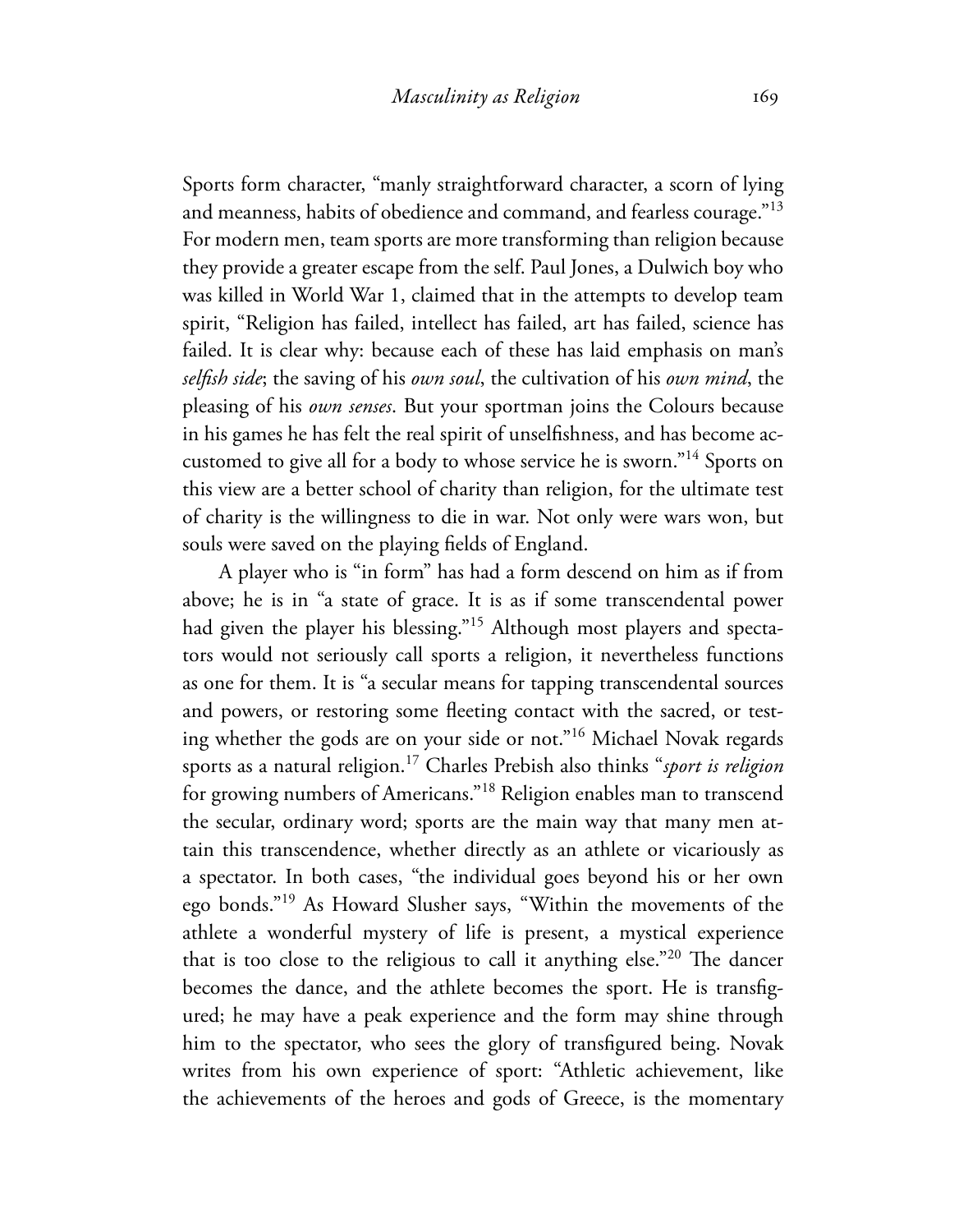attainment of perfect form—as though there were, hidden away from mortal eyes, a perfect way to execute a play, and suddenly a player or team has found it and sneaked a demonstration down to earth. A great play is a revelation. The curtains of ordinary life part, and perfection flashes for an instant before the eye."21

A strong agonistic element dominates all types of sports. The *agon* or struggle may be with another team or another individual or it may be with nature and the limitations of the athlete's own body. This contest distinguishes sports from art and perhaps explains why men tend to regard art as trivial and unworthy of masculine attention, even though ballet may be more physically demanding than even baseball or gymnastics. Pain is an inescapable part of sports and distinguishes it from the mere game (which art seems to be for most men). For the athlete, "true fulfillment arises in the confrontation and overcoming of self, not in fantasy but through pain and agony and the realization of life at a far greater and deeper level."<sup>22</sup> The mountain climber Maurice Herzog claimed that "in overstepping our limitations, in touching the extreme boundaries of man's world, we have come to know something of its true splendor. In my worst moments of anguish, I seemed to discover the deep significance of existence which till then I had been unaware."23 Sports functions as the religion of many men in Western culture because it reveals the meaning of life.

This is not the same as *Sportianity*, as some deride the combination of sports and evangelical Protestantism in movements like the Fellowship of Christian Athletes.<sup>24</sup> Billy Sunday, baseball player turned evangelist, had no doubts about the nature of his religion: it was Christianity (in a muscular, aggressive form) and not baseball. For Christian athletes, sports are but a means to evangelize for their true religion, Christianity.<sup>25</sup> Sports can, like any human activity, be consecrated to God, although the competitive nature of sports creates some problems for Christian athletes. Yet Pope John Paul II, a dedicated sportsman, thinks that competition itself can be a good.

The transforming power of athletics can also be seen in individualist sports such as bodybuilding. We are fortunate to have an account of bodybuilding written by a literate, self-aware young man,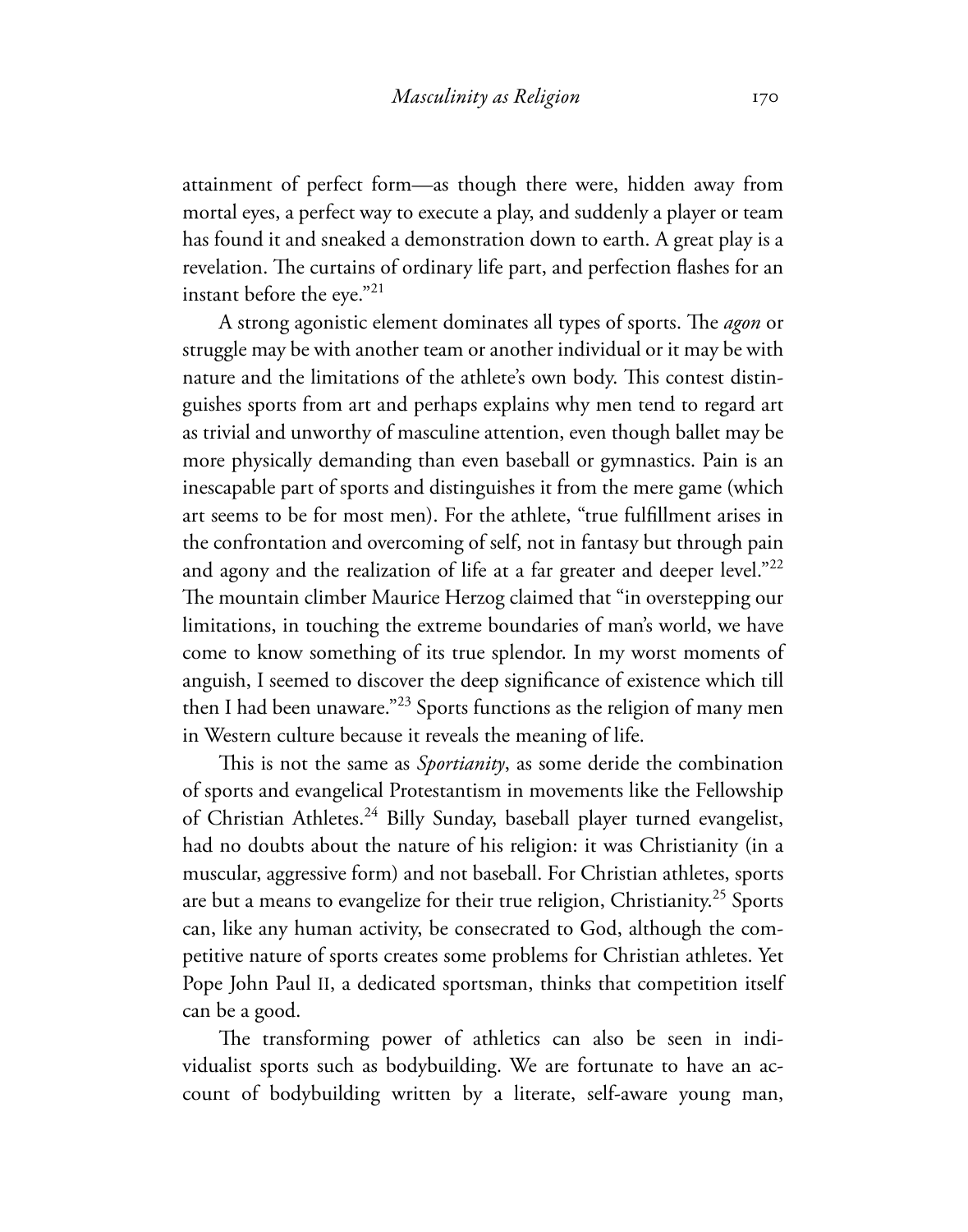Sam Fussell. In 1983, Fussell graduated from Oxford and took a job in Manhattan in publishing before his planned enrollment in American Studies at Yale. This tall, thin, young scion of an academic family had been raised in Princeton, attended Lawrenceville and Oxford, and had been sheltered from urban American life. His size (six feet, four inches), skinniness, and academic demeanor made him a target. He came down with chronic diarrhea and pleurisy from his state of anxiety and fear. His parents had just divorced, and he had nowhere to go. He was tired of being hurt physically and emotionally by life and decided to take up bodybuilding.<sup>26</sup>

It was a change from Oxford and Princeton. Ever the academic, he researched the subject in bodybuilding magazines before he took the plunge. Yet the gym at the YMCA was not what he expected from the paeans to the wholesome nature of bodybuilding that filled the magazines he had read: it was full of homosexuals and maniacs who had built shells around themselves to protect themselves from reality. Fussell built himself up to 257 pounds, and was able to bench press 405 pounds. He left his publishing job to avoid getting fired for throwing a co-worker through a door. He moved to California, studied under professionals, and became a trainer in a gym. Filling himself with steroids, he entered shows, but fortunately lost. Perhaps it was the disappointment that brought him to his senses. He realized that he had started too late (twenty-six!) ever to have a great body, decided to quit, and return to the family tradition of writing.

Fussell (whose father, Paul Fussell, wrote *The Great War and Modern Memory*) uses throughout his book the metaphor of bodybuilding as military action. He speaks of men being in the trenches too long, and of a buttock scarred from steroid injections as looking like an aerial photograph of Ypres. Like the soldier in combat, Fussell descends into an abnormal and dangerous world, and there attains some wisdom. He is very ironic about himself and realizes the ersatz nature of this heroism, but he does come to understand the folly of building shells as protection from pain, is able to return to normal life, and warn others about the danger of the sport he rejects.

Bodybuilding is a profound warping of masculinity. Bodybuilders quote slogans reminiscent of Nietzsche: "That which doesn't kill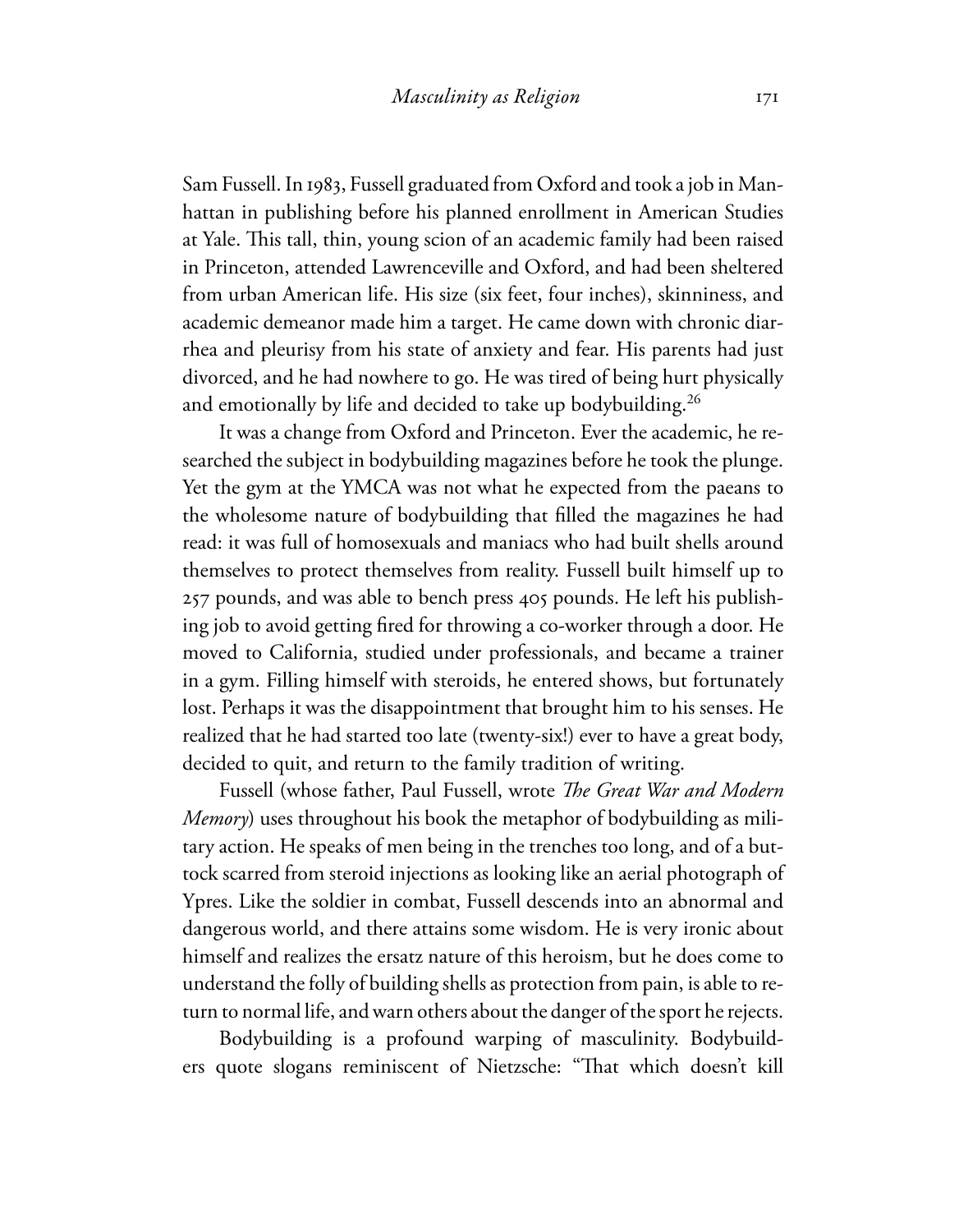you makes you stronger"; "Only the strong survive"; "No kindness forgotten, no transgression forgiven." They wear hats that say "Pray for War." When his mother came to visit him in the bunker apartment he had found, Fussell was wearing "military fatigues camouflaged to look like tree bark, spit-shined black combat boots, a T-shirt which read 'respect my spirit, for our spirits are one'. . . . A cardboard cutout of Arnold Schwarzenegger with loincloth and sword as Conan the Barbarian stood against one wall. . . . I could see from the look in her eyes that her worst fears were realized. All that was missing was a rifle and the President's travel itinerary."<sup>27</sup> For all its ridiculousness, bodybuilding is taken seriously by millions of men, for whom it has become a religion, a means to die to the old, weak self and to be reborn as the new, strong self, "the promise of metamorphosis."28 Bodybuilding is only a hobby, and is non-politi $cal<sub>1</sub><sup>29</sup>$  but other politicized forms of distorted hyper-masculinity have left their marks on the world-historical stage.

The controlled violence of sport often overflows into other types of violence. European football matches regularly end in mob scenes; soccer hooligans travel from country to country making life miserable for all who have the misfortune to be in their vicinity. A German woman told me of a case in point (totally ignored in the Western press). Visiting Leipzig when it was still under Communist rule, she arrived just after a football match, and the neo-Nazis who made up a large segment of the soccer hooligans had turned the city into a repeat of Kristallnacht. Not a shop window remained unbroken between the train station and the museum she was visiting. Even the Communist security apparatus was helpless to prevent this violence; nor is it rare. A 1969 soccer game between El Salvador and Honduras led to a riot and then to a shooting war that lasted one hundred hours. The toll was "6,000 dead and 12,000 wounded. Fifty thousand people lost their homes and fields. Many villages were destroyed."<sup>30</sup> War is sports pursued by other means.

#### *Extreme Sports*

Team sports like baseball and soccer and football no longer provide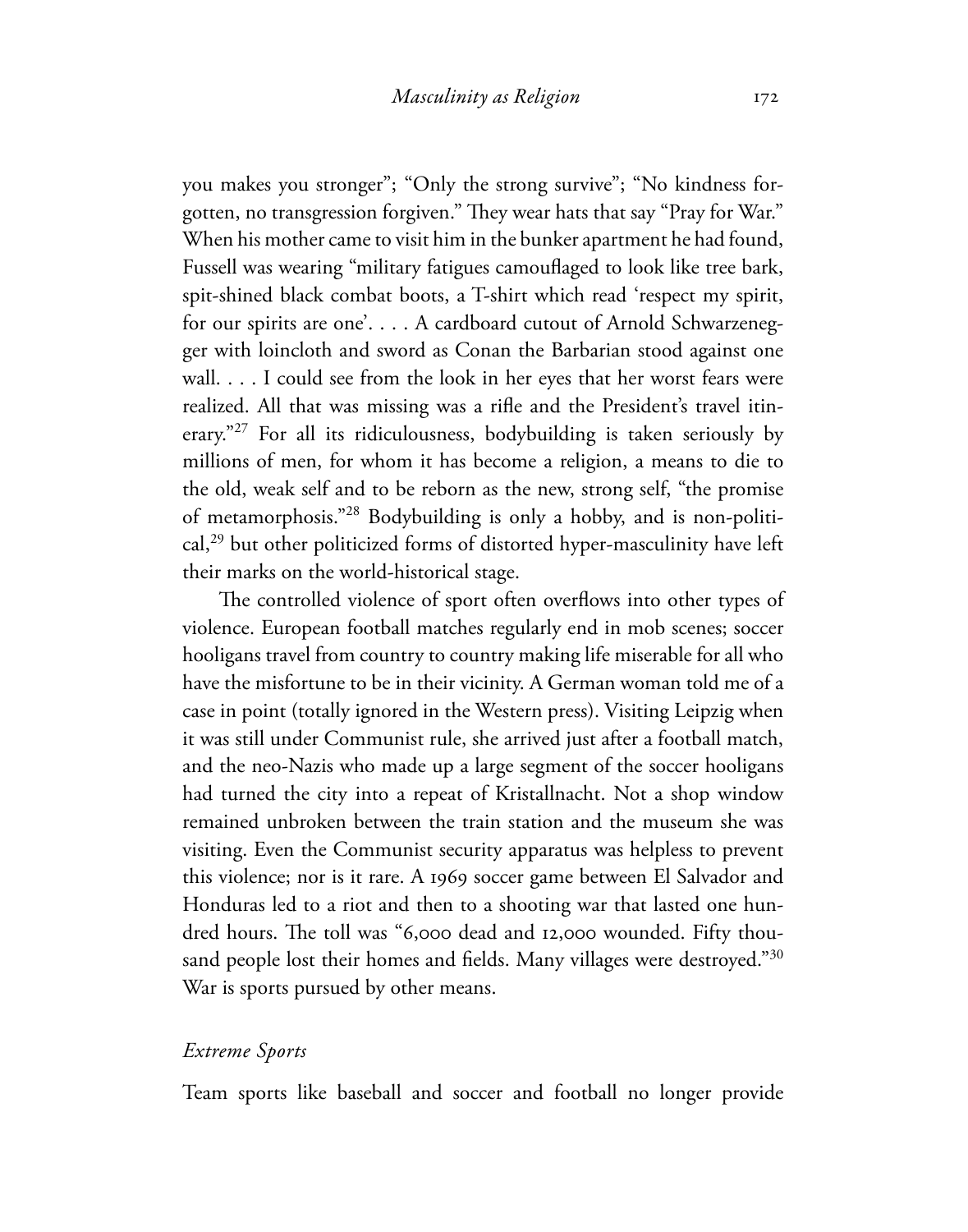thrills adequate for the most daring athletes. Even standard mountain climbing and surfing have become *passé*. The adrenaline-driven have taken up sky surfing. They leap from airplanes with a surfboard, and ride air currents down thousands of feet until they finally deploy their parachutes. Others do illegal BASE jumping—Building, Antenna Tower, Span, Earth. One person jumped from the center of the St. Louis Arch and was arrested. Mountain climbing has given way to rock climbing of vertical faces, to mountain biking, to mountain running. Swimming has given way to scuba diving in caves, canoeing to kayaking over waterfalls. Death is courted in a thousand ways.

Most participants are in it for the adrenaline rush. Nevertheless, as they spend more and more time on the borders of life and death, participants begin to notice some highly unusual phenomena. Michael Bane decided to try the thirteen most difficult sports he could think of, risking death in various ways. When he was in the Iditarod bike race in the Alaska winter, he suddenly heard "a voice." "It is my friend Sandy back in Florida, and she appears to be praying." He is "dumbfounded."31 At the race banquet, another racer asks Bane "Did you . . . hear any voices out there on the trail?"32 He had also heard . . . something.

Bob Schultheis is an anthropologist, and the title of his book tells his story, *Bone Games: Extreme Sports, Shamanism, Zen, and the Search for Transcendence*. 33 While descending a mountain under the threat of death, he found himself becoming a "strange person."<sup>34</sup> He did "impossible things,"35 his "old life" was "gone"; he was filed with "joy."36 He died and was reborn—for a brief period. He discovered that skiers experience "stress-triggered ecstacy,"<sup>37</sup> that kayakers see helpful ghosts,  $38$  as did Lindbergh on his historic flight.<sup>39</sup> (He tried to duplicate the visions by controlled oxygen deprivation, but was never able to experience them again.) Western athletes experience rarely and intermittently a transformed state of being that shamans can achieve at will after long training.<sup>40</sup>

Is this purely subjective, albeit unusual? Or is there something Out There, at the "very edge of death"? $41$  Schultheis considers the demonstrated effect that mind can have on body in yogis, but he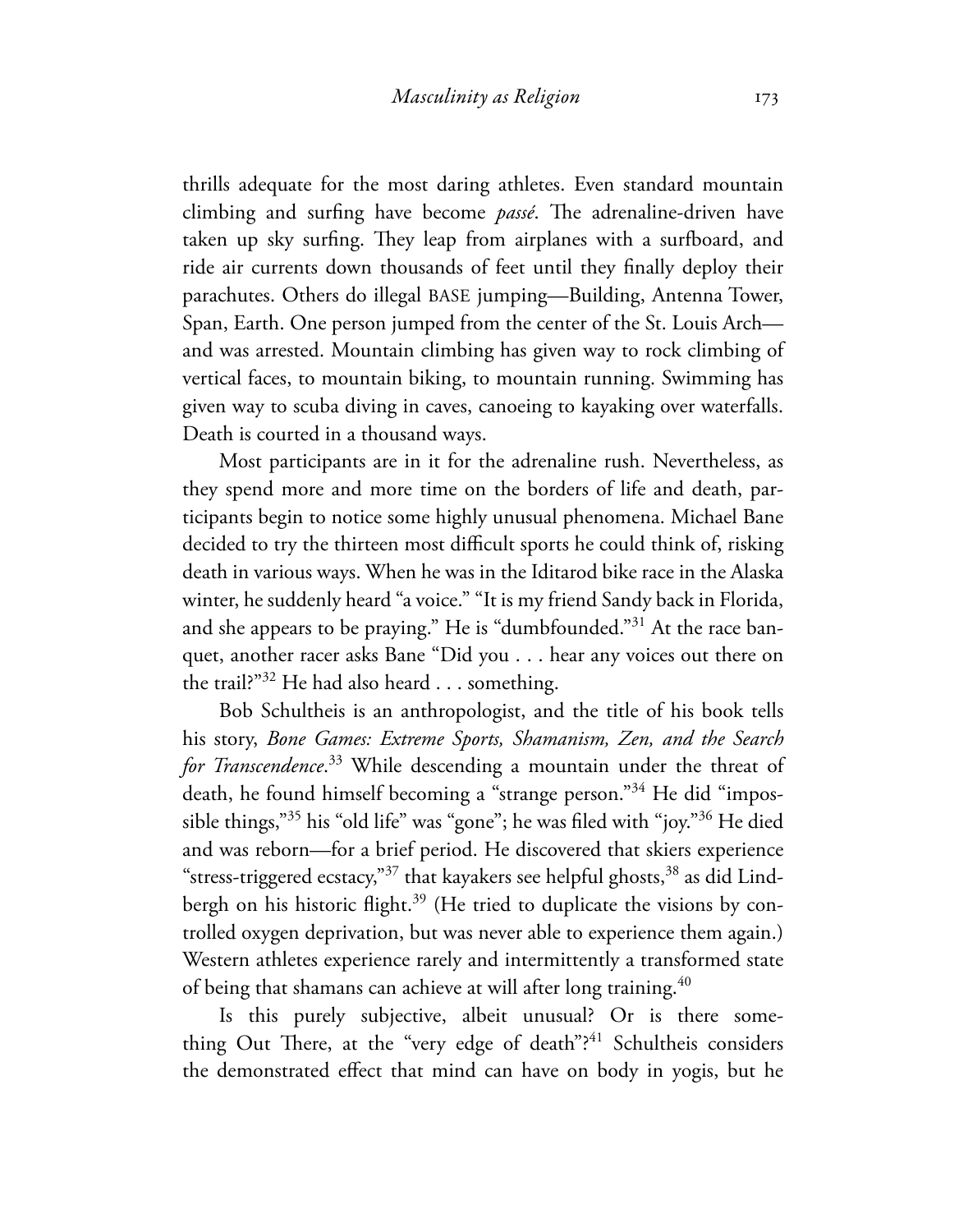wonders also about other possibilities. A reliable and truthful friend told of how, while mountain running, he admired Bear Peak and decided to run to the peak "as a kind of physical prayer to the peak, a ritual ordeal."<sup>42</sup> His prayer was heard. He felt an immense presence (possibly subjective): "Suddenly, several small sparrow hawks appeared around the mountaintop and began diving around him, so close that a couple of times he could feel the air blast from their wings. They wove around him, zooming away and then returning, again and again. . . . The sparrow hawks flew away as abruptly as they had appeared. Then from the four quarters of the sky, four ravens came flying; they approached the top of Bear Peak and then hovered in position, a hundred feet or so from where he stood: a hollow square, with him in the epicenter."<sup>43</sup> He tried to descend, but "one of the black birds flew around in front of him and blocked his way, hanging there in the air, cawing at him."44 He went back. Four redtail hawks came, and they too maneuvered around him, then four turkey vultures, and at last a golden eagle. He had had enough, and left.

Schultheis concludes that extreme athletes are "making a kind of religion."45 He is correct. Men are seeking transcendence by achieving states of extreme stress in which life becomes transparent. The ascetic discipline required by this effort surpasses any undergone by the desert saints. Men will do anything, will come as close to death as possible, will even die because of their sport, if only they can have the possibility of tasting this transcendence through athletic mysticism.

## **BROTHERHOODS**

Fraternal organizations originated in Europe with the independent, often anti-clerical, and sometimes anti-Christian groups that are loosely called freemasonic. The Masons are the prototype of the fraternal orders of the modern world. Masonry is generally considered a product of the Enlightenment in that it emphasized a mild theism free of denominational narrowness. Although it originated in the early eighteenth century in England, it seems to be more a product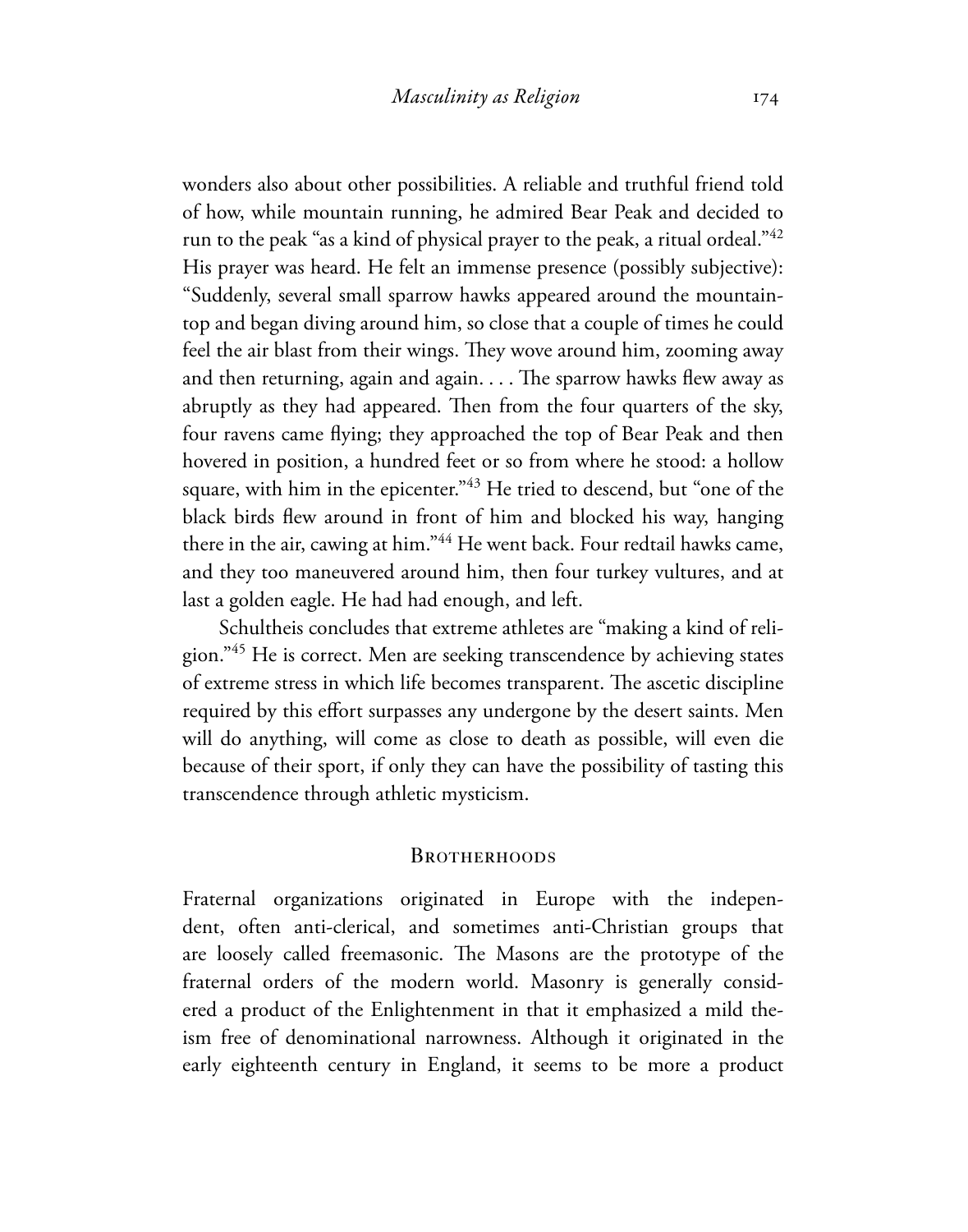of English hermeticism than of the Enlightenment.<sup>46</sup> English hermeticism was a by-product of the Renaissance which, in its Platonic form, sought to revive the secret wisdom of the ancients, identified with the mystery religion of the Thrice-Great Hermes, Hermes Trismegistus, whence the name of the movement. Masonry took over not only much of the mystifying language and arcane symbolism of this rather muddled movement (which also produced Rosicrucianism) but also its character as a mystery religion.<sup>47</sup>

Masonry is a modern revival of the mystery religions. Like Mithraism, and for much the same reason, "Masonry was a male institution."<sup>48</sup> Indeed, Masons proclaimed that the lodge was for men, the church for women.49 Both Masonry and the fraternal organizations that aped it used a confrontation with death, a necessary part of a masculine initiation, as part of their initiation. While renovating the International Order of Odd Fellows building in Baltimore in the 1970s, contractors discovered several skeletons and reported it to the police, who investigated and decided that the skeletons had been legitimately obtained as part of an initiation ceremony. This initiation can be more or less impressive and taken with greater or lesser seriousness. That some Masons took it very seriously is clear from the incident that gave birth to the anti-Masonic party of the 840s, the murder of an ex-Mason who had threatened to reveal the secrets of Masonry. The murder was not only perpetrated by Masons, but the murderers were protected from prosecution by fellow Masons in government positions. The strength of Masonic feeling was also shown by the decision of Sam Houston to release the captured Santa Ana, when he discovered that his Mexican foe was also a Mason. Clearly Masonry had replaced Christianity as a serious spiritual bond among men.

In nineteenth-century America men found their spiritual sustenance in fraternal movements. The thousands of Masonic temples and Knights of Pythias lodges and Independent Order of Odd Fellows halls that dot every American city and small town are relics of that movement.50 The fraternal orders had the primary purpose of conducting initiation rituals.<sup>51</sup> These rituals were drawn from ancient mysteries (as revealed in romantic novels) and from puberty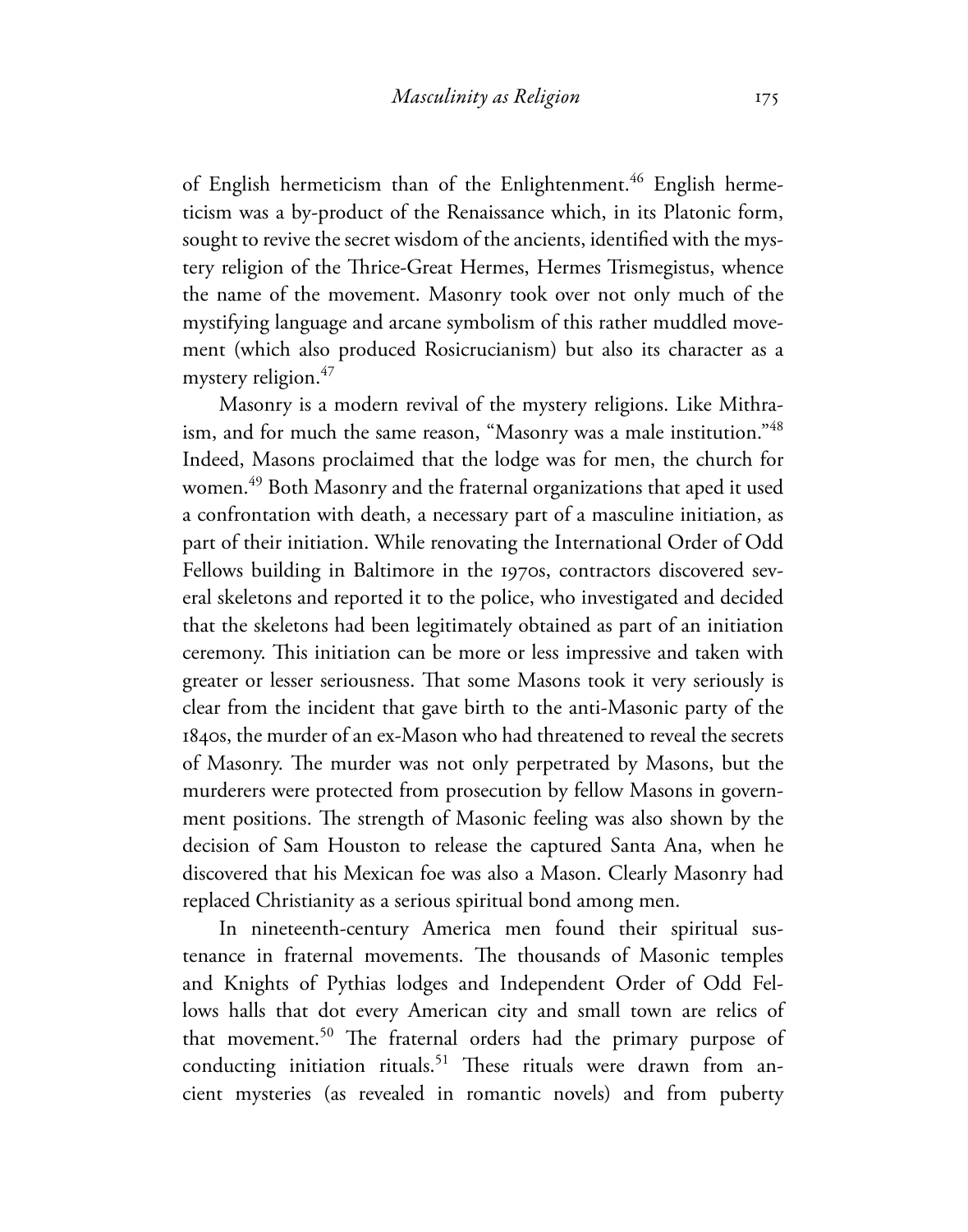rites of primitive societies, such as the American Indian,<sup>52</sup> although without the bloodshed that primitive rites often incorporated. The modern American lodge members were all male and kept their rituals secret from women. Through darkness, mysterious actions, speeches about pain and death, and even occasional confrontations with skeletons, men escaped shallowness and realized the seriousness of life. Men loved it and flocked to these fraternal orders throughout the nineteenth century, seeking initiation after initiation.<sup>53</sup> Men could not find the initiation they sought in Christianity, especially in its dominant liberal form. According to Mark Carnes, "Whereas for the liberals death confirmed the goodness of God, the perfectibility of man, and the moral values of Christian nurture, fraternal rituals taught than God was imposing and distant, that man was fundamentally flawed, and that human understanding of human and moral issues was imperfect. Only by experiencing the greatest of transformations—death—could man begin to comprehend the truths of human existence."54 As liberal Protestantism abandoned the Puritan message of death and transfiguration, fraternalism took it up.<sup>55</sup> The evangelist Finney later perceived that for men "fraternal initiation could serve as a substitute for religious conversion."<sup>56</sup> In some ways fraternalism, because it emphasized the necessity of dying to a lower state and being reborn to a higher one, was closer to the orthodox Christianity than was liberal Protestantism, which had largely lost its sense of the drama of sin and redemption and tried to tame and domesticate Christianity by omitting or de-emphasizing the warfare with demons, the threats of hell, and the awesomeness of death, all of which are prominent in the New Testament.

Fraternalism was at best an ersatz religion and therefore resembles the Symbolist movement in Western culture. Fraternalism, like Symbolism, used traditional symbols detached from their historic context, whether they were Jewish (the Temple), Christian (the Bible), or pagan (the skeleton). All these symbols were fraught with meaning, but no one, least of all the Masonic specialist, could tell exactly what they meant. Nevertheless, the emotional pull of fraternalism was strong, and fraternalism declined in this century only af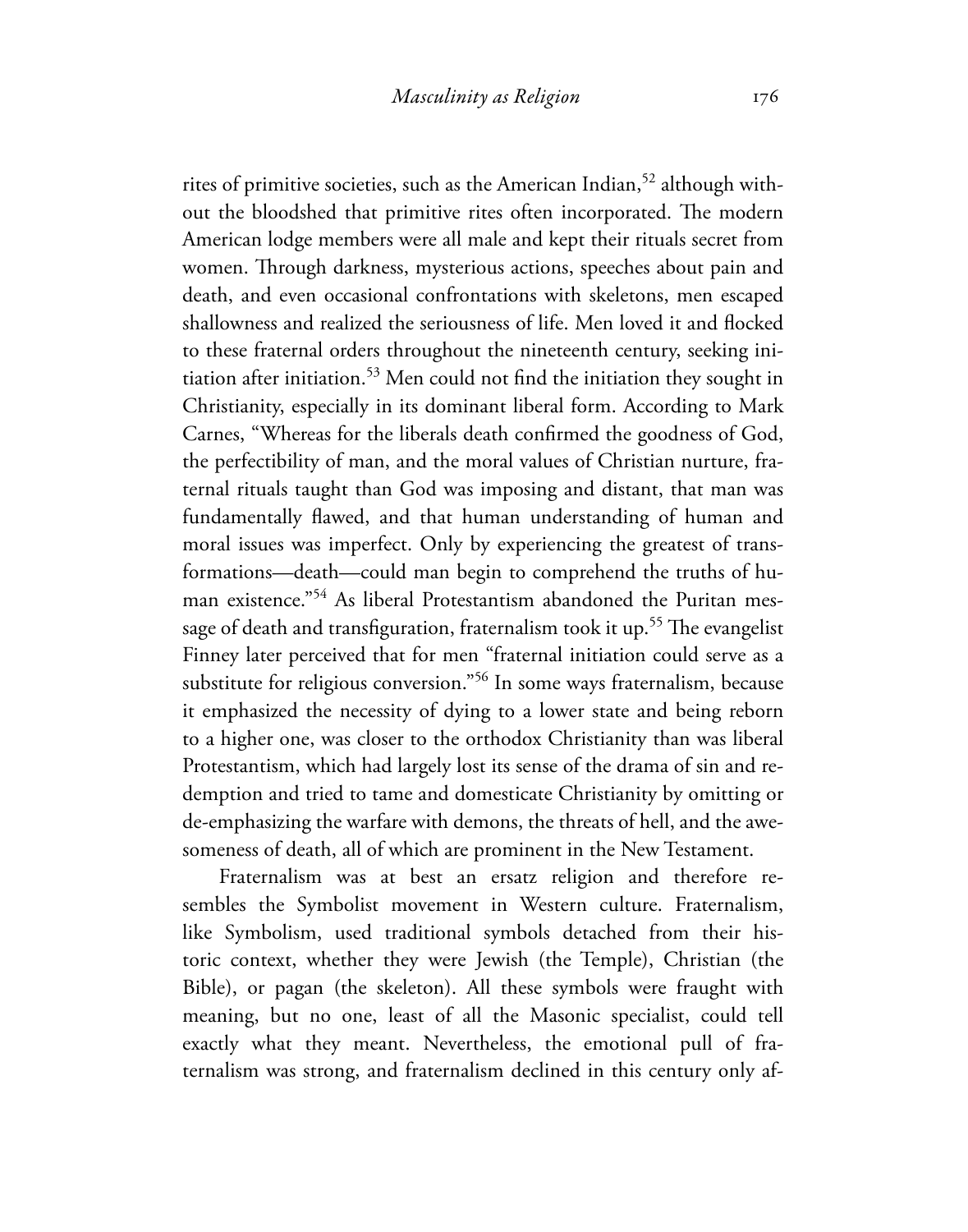ter the real confrontation with death in war replaced the ritual confrontation in the lodge as the source of initiation for men.

# Imitations of War

When war is absent, men seek "the moral equivalent of war" in their recreation. Boys' activities, of which the most successful is the Boy Scouts, are a remote preparation for war. For adults, military reenactments provide some of the thrill and even the pathos of war. Adult excitement and adrenaline rushes are available through combat games of varying degrees of seriousness. For those who want more realism, paramilitary groups and militias conduct exercises in pretend (and sometimes not-so-pretend) violence.

### *The Boy Scouts*

The Boy Scouts were founded by Baden-Powell because recruits for the British army were too often found to be physically unfit—unfit, that is, for military service.<sup>57</sup> The British Scouts encouraged physical fitness by teaching boys to be observers and trackers. The Boy Scouts of America (BSA) do not cultivate this particular area of military expertise. Instead, the regimen of the Scouts is designed to teach boys how to endure moderate discomfort, cooperate with others, and ultimately save others. The BSA'S disavowal of military intent is sometimes a little disingenuous. It is true that military discipline is not enforced, that drill (except to present colors) and paramilitary training are forbidden, and that the atmosphere of most scout encampments is military only in that it shares in "the havoc of war and the battle's confusion." Before America became involved in World War I, parents were assured that "Boy Scouts are looked upon as soldiers in the making. If by making soldiers is meant training boys for intelligent public service, cultivating character, selfreliance, mutual helpfulness, and the capacity to achieve success in the field of chosen endeavor, then the Boy Scout movement may properly be regarded as military. If by making soldiers is meant cultivating a spirit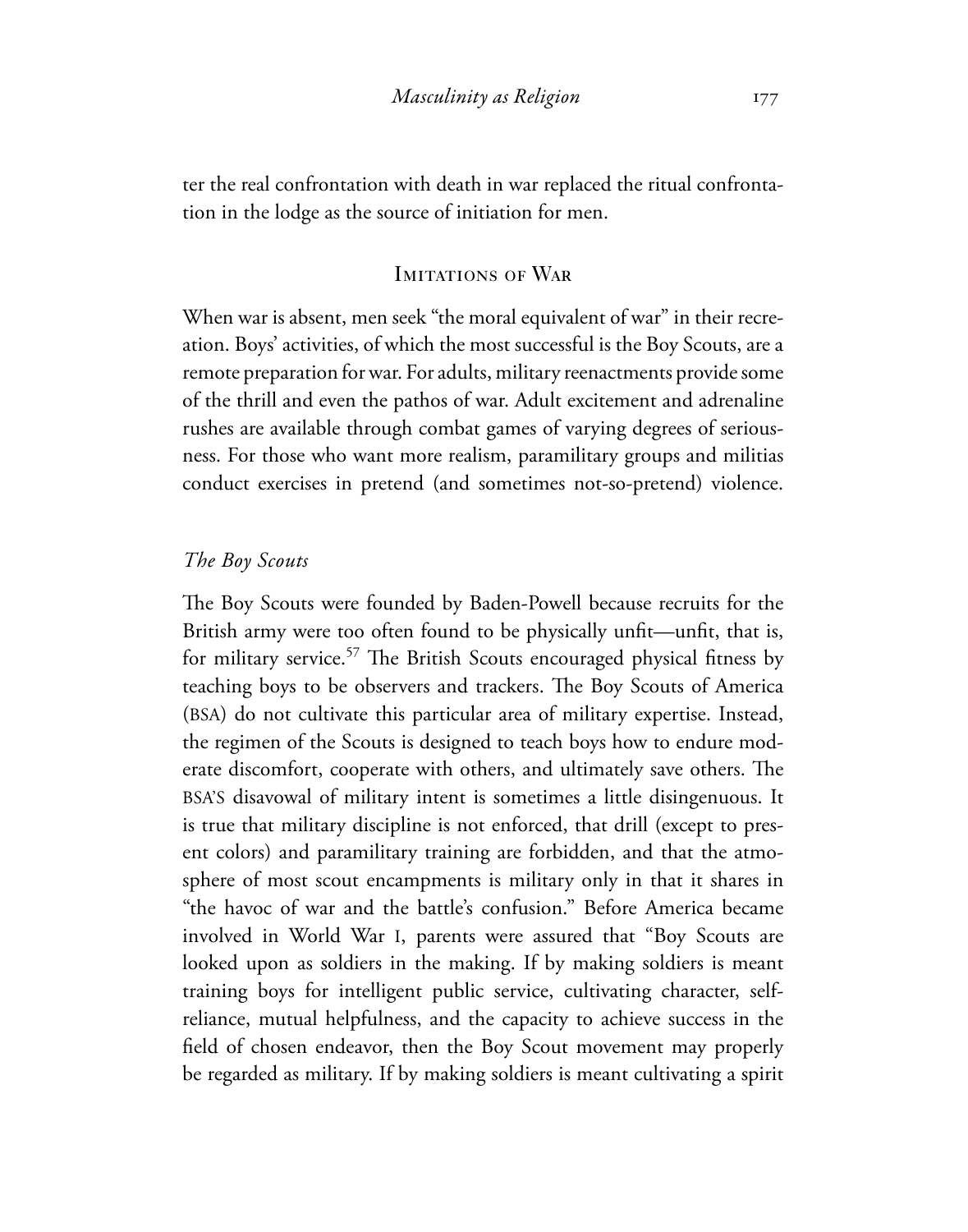of pugnacity and the glorification of war, then the Boy Scout movement is non-military. These elements are not found in it."58 But military recruiters place advertisements in *Boys' Life*, the scouting magazine, which in its articles often portrays the positive aspects of war—excitement and selfsacrifice.

*Boys' Life* holds the sacrificial ideal of manhood before its young readers, and shows them how fighting in war can be the ultimate sacrifice. One article tells the story of a mountain man, Alvin York, a "One-Man Army."59 In his youth he "had been a wild character, a hard drinker and a brawler." Like the Trukese described by David Gilmore<sup>60</sup> and American blue-collar workers, York had been a rough character, but he had grown up and become a sober, responsible man, "a church elder." He followed the same path that the Trukese boys follow. After praying for guidance, he decided to go to war, to the Great War. It was not sheer belligerence that led him to fight, but a vocation from God. His aggressive spirit and his fighting skills sharpened in his youth would now be at the service of others: "He was a good shot, and his expert marksmanship would *save* [emphasis added] many American lives." Masculine aggressiveness is cultivated, not ultimately for the purpose of destruction, although destruction may be a necessary means, but finally for the purpose of salvation. The Germans had trapped five hundred American soldiers at the Argonne; "to *save* [emphasis added] them, the German machine guns had to be put out of action." During the attack on the Germans, York was "pinned down," and had to fire sixty yards uphill, "the most difficult shooting imaginable." York killed twenty-five and captured 132 Germans. For this he received the Congressional Medal of Honor. But a man does not fight for reward or for his own benefit. After the war, York was celebrated as a hero and offered jobs all around the United States, but he turned them down and returned to Tennessee where he "used his fame to help found a school to educate mountain children." A man lives not for himself, but for others, even in his aggressiveness.

*Boys' Life* has a regular feature, a cartoon panel which recounts "A True Story of Scouts" in which a Scout by his quick thinking and decisive action takes responsibility for a situation and saves someone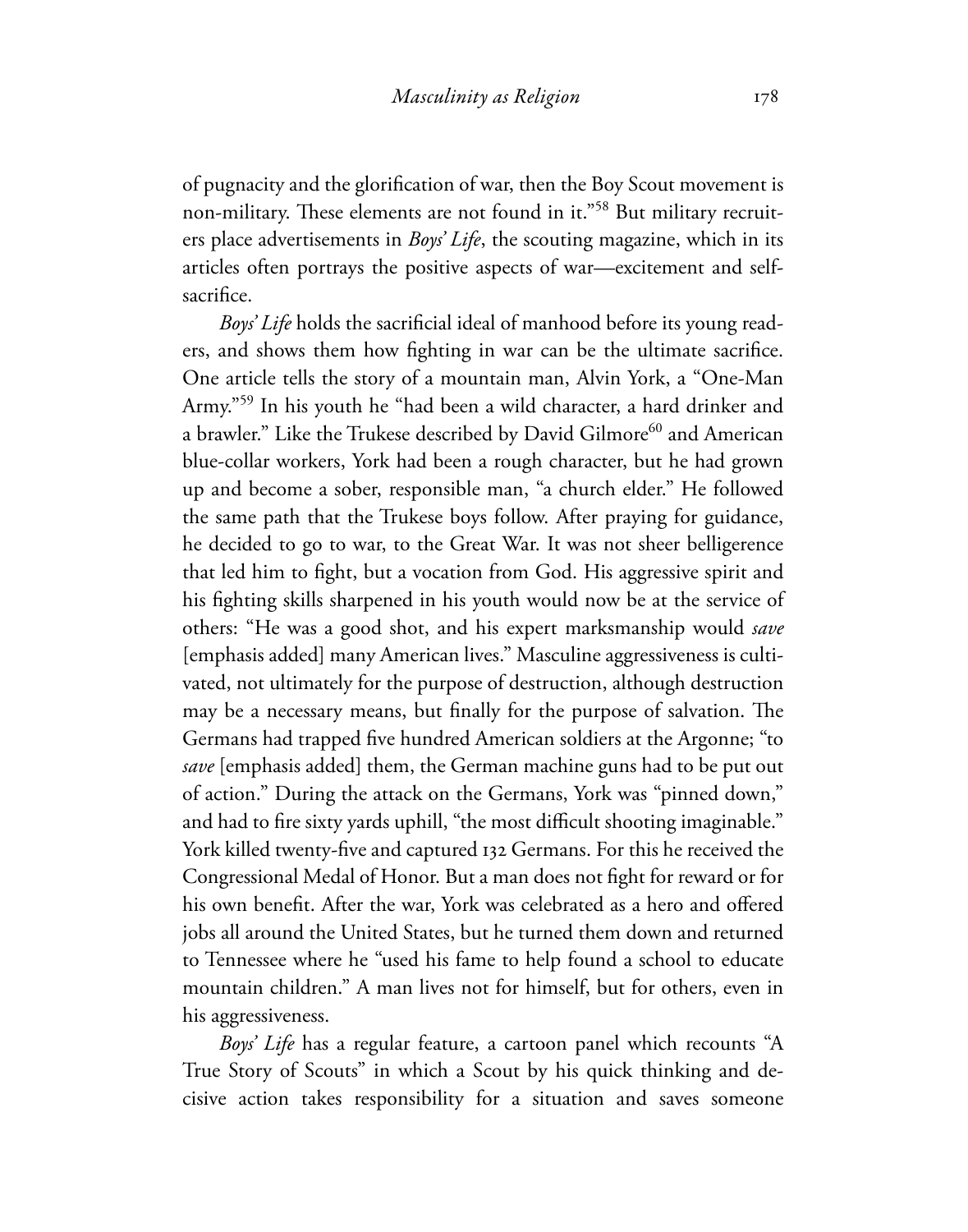from danger or death. The Boy Scout Honor Award is for those who save others from the danger of death while risking their own lives. One recipient earned it this way:

Early Dec. 21, 1985, Webelos Scout Steven Beeson, 10, was awakened by a neighbor pounding on the door of his home in San Antonio, Tex.

Crystal Santellana, 13, told Steven that her house was on fire and her two brothers, ages 2 and 6, were still inside the house. The 6-year-old had been playing with a lighter under the bed and started the fire.

The room billowed with smoke, and flames burned through the floor in several spots. Steven quickly picked up the 2-year-old and took him outside, leaving him with Steven's older sister and Crystal. He went back in the house and rescued the 6-year-old and the family dog.<sup>61</sup>

My son's troop (in which I am an assistant scoutmaster) saved a family from rapids; their canoe had swamped, and was crushing the father against a rock. The scouts formed a human chain, pulled the canoe off the father, and brought everyone to shore. Once when I went on a weekend camping trip with my son's Scout troop, an Eagle Scout who had been in the troop and was now at the Naval Academy came along to help. He was returning directly to the Academy after the outing, so he had his uniform and white hat hanging in the rear of his car. It was a little visual reminder of the ultimate purpose of the Scout's training: to lead boys to accept responsibility and sacrifice, even, although this is rarely mentioned among men even in the military, to the point of dying for their country.

#### *Military Reenactors*

For adults who want to play war, military reenactments, especially of the Civil War, are popular. Initially, the male camaraderie and military ritual attract participants. But as men study their dramatic roles, by reading letters and memoirs left by the soldiers and by experiencing some of the hardships that soldiers undergo (marching, camp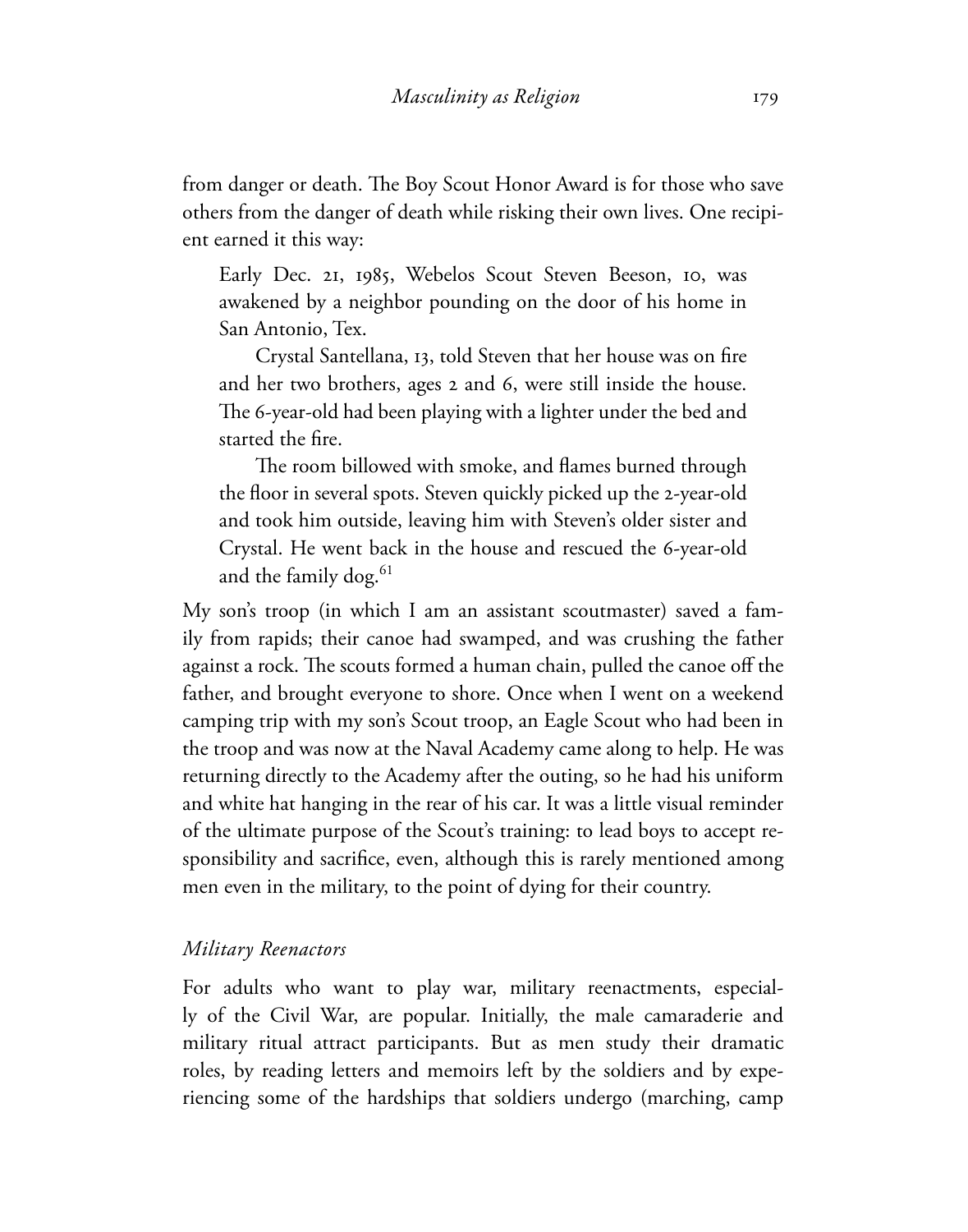food, camping in harsh weather), something changes. As they become more immersed, mind and body, in the lives of the soldiers, reenactors gain a deep respect for soldiers who were willing to submit to a life of hardship, danger, and pain for the causes they believed in.

For some reenactors, role-playing comes to take on a ritual significance. They do not want the memory of those brave men to die and want to feel as close as possible a kinship with them. The physical hardships become a part of the appeal. In living through the weariness and cold and heat and filth that afflicted the original soldiers, the reenactors feel some sense of what it must have been to fight in the Civil War. They will march with blistered, bleeding feet and refuse well-intentioned offers of rides home, supporting each other instead and considering it a privilege to suffer in a small way like the soldiers they are imitating. One reenactor, whose interest began as an offshoot of his academic studies, says that after going through the experience of the reenactor he began for the first time to understand the Latin American piety that leads men to reenact the sufferings of Christ as closely as possible. The military reenactors take up their task voluntarily and rejoice in the fact that their own bodies become a physical memorial to those men they so admire. How much more would it be a privilege, an honor, a joy to suffer in the same way as the Redeemer, to feel in small the price he paid to redeem the world from death?

These sentiments are widespread among reenactors, although masculine inarticulateness about emotions prevents most from voicing them. Nevertheless, in a letter to the *Washington Post* in response to an article that described reenactment as entertainment, Ted Brennan speaks of his own reenactment experience. He admits that reenactment is "fun and educational," but far more important, reenactors "get a deeper appreciation about what our ancestors had to endure." Although the battles lack "blood and gore," they have plenty of "drills, heat, dust, smoke, and sore feet." Reenactors do not glorify war; with combat veterans, they know that "there is no glory in war—only pain, suffering, and death." They find something much more important than glory: a glimpse of the love that soldiers feel for each other, and even for their foes and comrades in suffering.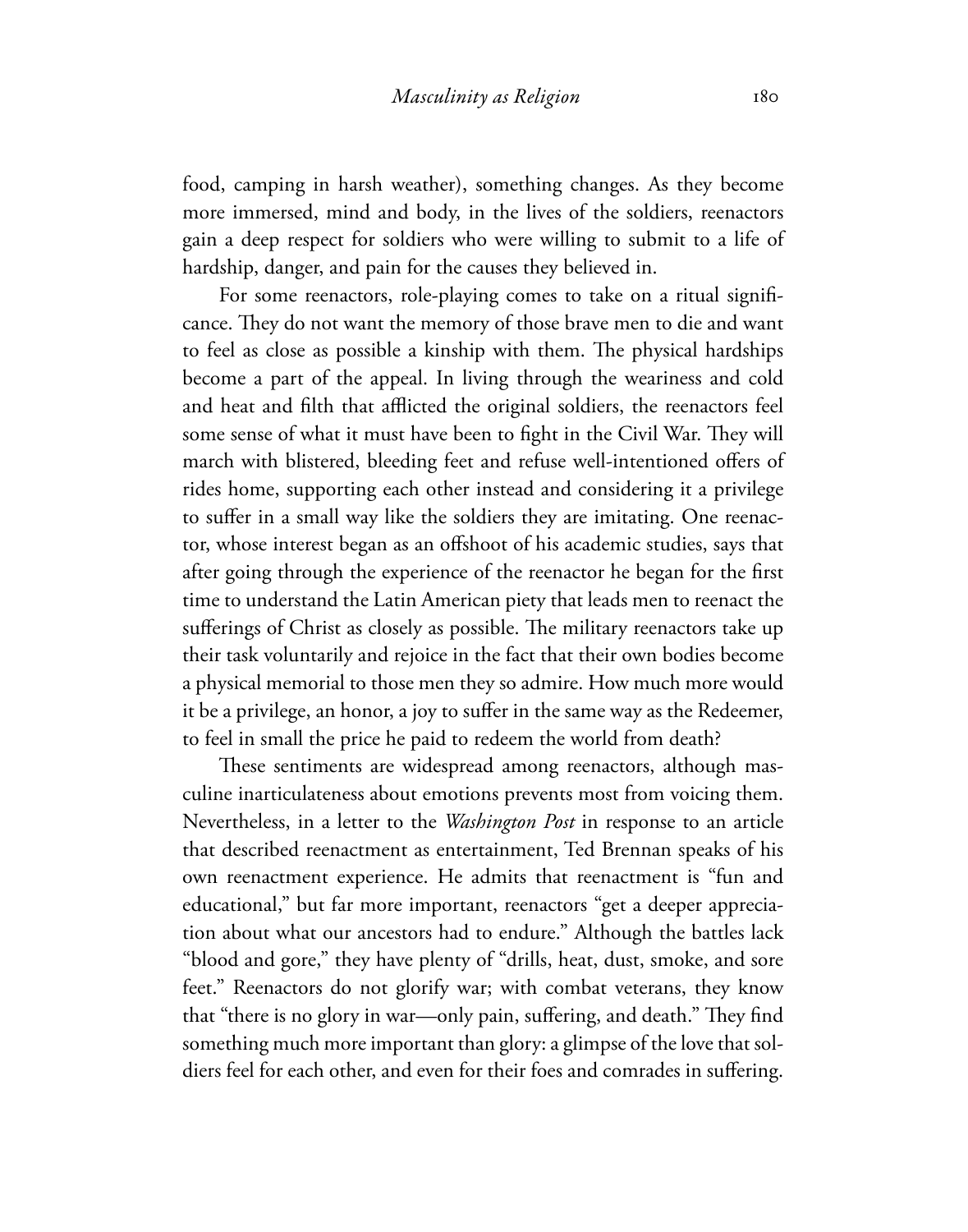Brennan mentions a Confederate survivor of Pickett's Charge who said "how good it would be to cross that field just one more time with all those young, smiling fellows." Brennan claims that is what reenactors do: "We cross it for him, in his memory and in the memory of all those who fell that day and in the days since." Brennan refers to another veteran who "believed that heaven was a place where men could have a battle and when the smoke cleared, all of the fallen could stand up and shake one another's hands."62 Such was the Viking idea of paradise. Valhalla, the Hall of the Slain described by Snorri Sturluson, in which warriors fight, die, and rise every day, contains an enduring appeal to men.

## *War Games*

Military reenactment merges with war games, which have various degrees of seriousness. James William Gibson casts a jaundiced and leftist eye on freelance militarism in *Warrior Dreams: Paramilitary Culture in Post-Vietnam America*. He follows Klaus Theweleit's analysis of paramilitarism as an extreme manifestation of basic masculine patterns.<sup>63</sup> Men in America feel they have been betrayed by their own leaders and think they must band together to protect themselves and their families. Men must grow up to be warriors; war is "a primary rite of passage,"64 "a relatively benign ritual transition from boyhood to adulthood."65 They must leave behind the normal, safe world of women,<sup>66</sup> and plunge into chaos to confront the forces of darkness (Communists, terrorists, corrupt liberals). They may be scarred or die, but they are transformed and become gods, saviors. This is a religious world, a world of holy violence, in which men through sacrifice attain the mystery of communion.<sup>67</sup>

Gibson admits that this world appeals to deep masculine desires. He tried combat pistol shooting to see why it attracted otherwise sane and normal men and found that it was a religious experience of the type men crave. Combat pistol shooting was a *rite de passage*, "and like many initiation rites, it involved great physical pain."68 The shooters were led into '"the zone', a state of altered sensory perception in which time is experienced as moving very slowly while eye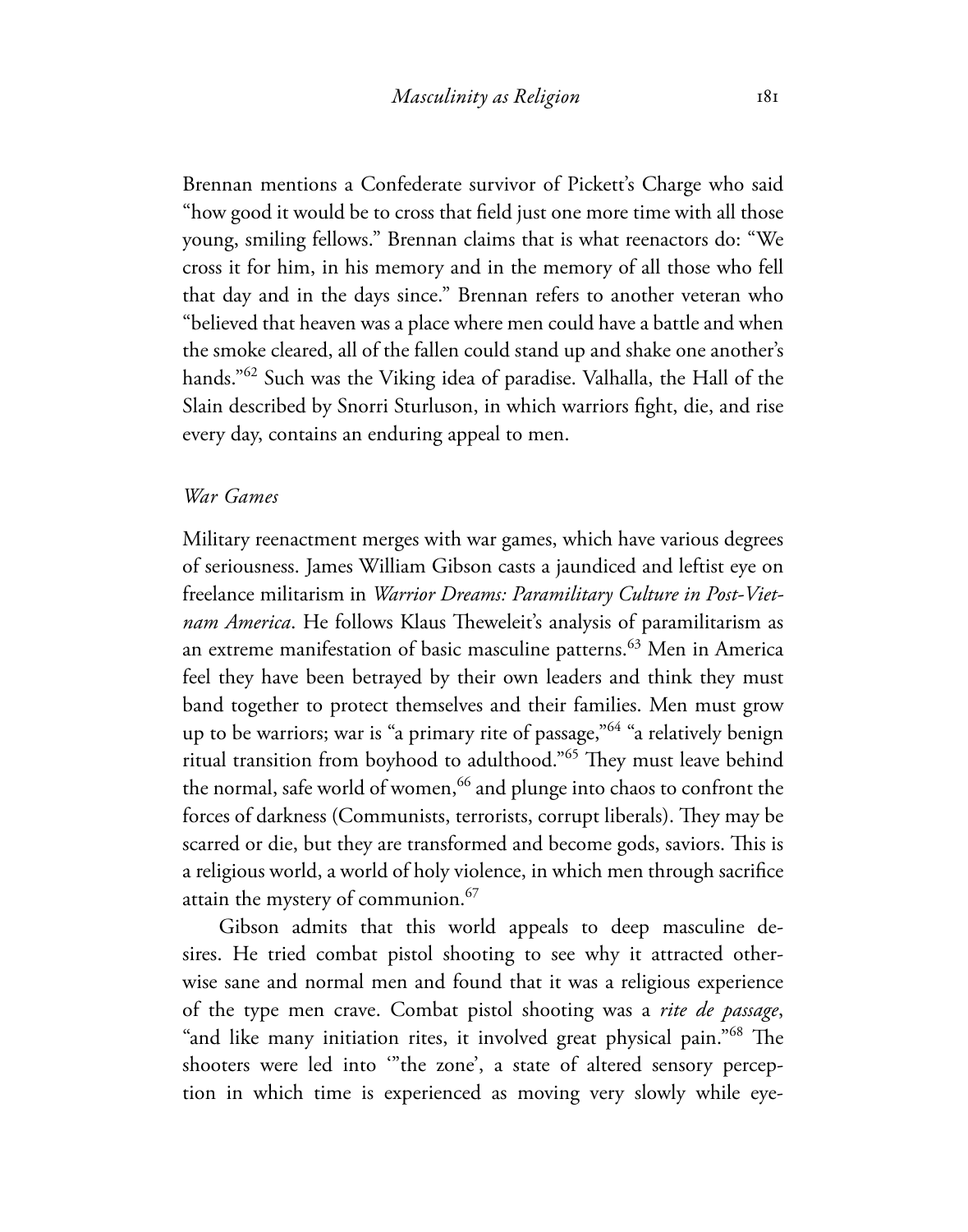hand coordination dramatically increases."69 War and simulations of war are appealing to men, and Gibson seeks a moral equivalent of war so that men in peace can still experience the "enchantment" that war holds out, "the travels, challenges, stories, and male initiation."<sup>70</sup> Gibson suggests wilderness adventure, but admits this "lacks war's seriousness."71 Gibson's streak of leftist paranoia makes him exaggerate the threat that paramilitary organizations pose to public order. Yet Gibson is correct in identifying the deep appeal that this world view has for men and in characterizing paramilitarism as a form of religion.<sup>72</sup>

## War as Heaven—and Hell

Societies that have harsh environments or hostile neighbors send their men to face these dangers, and modern societies are as harsh on males as primitive societies. In 1991, of those killed by accidents during work, 92 percent were men. The British census before World War I showed there were already a million more women than men. The Industrial Revolution was hard on men: machinery is dangerous. Industrial warfare is even harder and more dangerous. After World War I, the census reported two million more women than men, and the big gap in the male ranks was in the twenty to thirty-five-year-old cohort, which had vanished into the mud of the trenches—literally vanished, as half the dead were never even found.

David Jones's *In Parenthesis* is a long poem about a British soldier in World War II. The soldier, terrified by the prospect of going over the top, "wept for the pity of it all." His comrades try to get him to shape up: "You can't really behave like this in the face of the enemy and you see Cousin Dicky doesn't cry not any of this nonsense—why, he ate his jam puff when they came to take Tiger away."73 It's the voice every man hears when he faces pain—"Be a big boy and don't cry.

The Spartans made their boys steal food or starve. A famous story tells of a Spartan boy who stole a fox and kept it under his cloak. When he was stopped by an adult, he refused to confess to the theft by letting the fox go. The fox ate into his intestines until he fell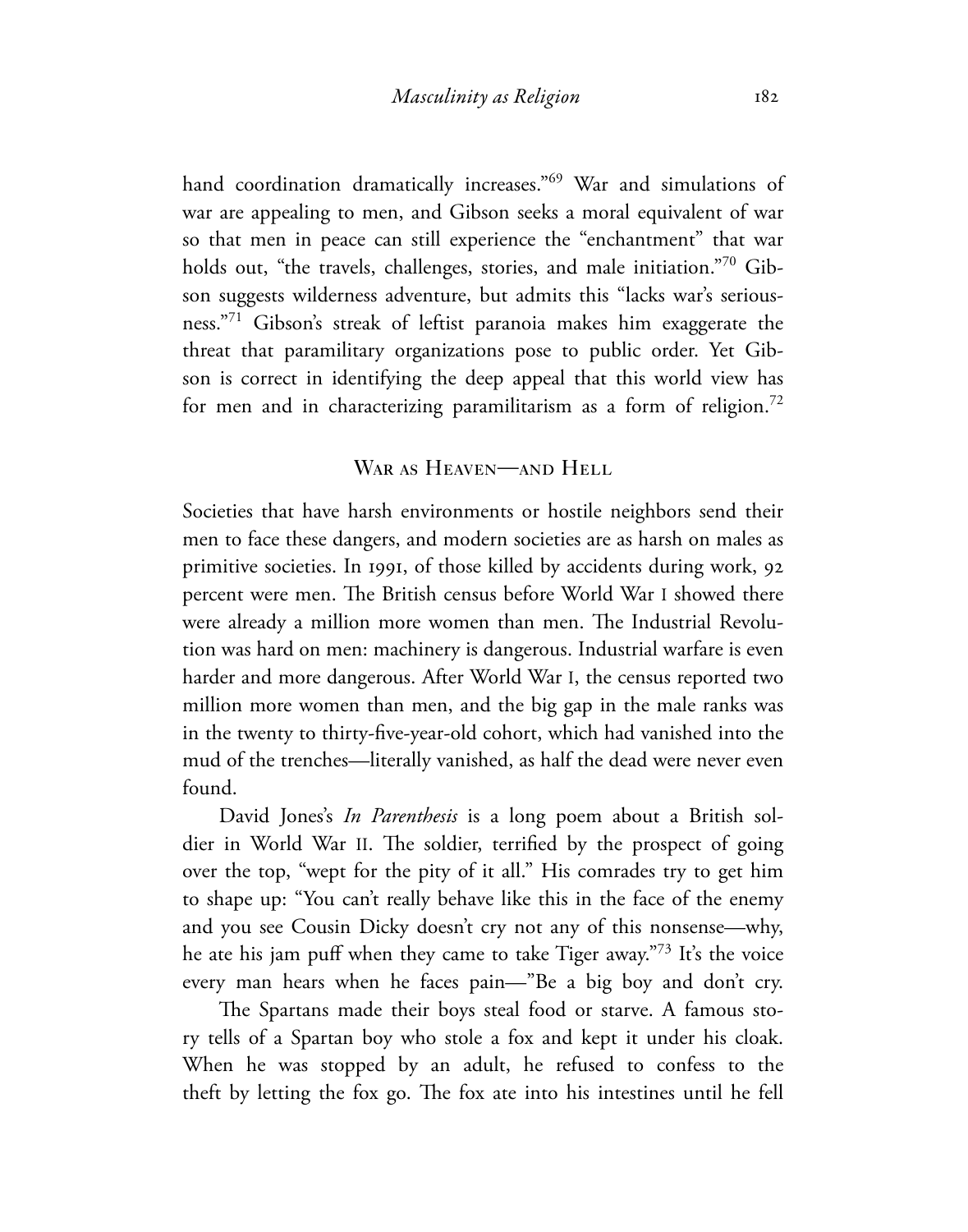dead. He was held up as an example to other boys. Spartan mothers' words to their sons going off to battle were "with it or on it"; that is, come back victorious with your shield or be carried back dead on it. The British adopted this model in their public schools: cold water, bad food, and bullying toughened the boys. Boys may also undergo the informal discipline of the schoolyard or city street, or the hard labor of the farm, or the combative education based on debate and competition, prizes and humiliation.<sup>74</sup> Military schools often provide rites of passage in modern societies, an equivalent of the puberty rites in tribal societies.

Warfare is a further initiation into the mysteries of life and death, indeed the ultimate initiation. As Mussolini proclaimed, "War is to man what motherhood is to woman,"<sup>75</sup> and he was simply articulating what many soldiers have felt. From his experience in Vietnam, William Broyles came to realize that "war was an initiation into the power of life and death. Women touch that power on the moment of birth; men at the edge of death."76

David Jones draws parallels between the soldier and Christ. Jones used the machinery of the Arthurian legends to describe the experience of war, but beyond those was the death and resurrection of Christ. In one of his illustrations to the poem, Jones shows the lamb of God in the pose of the Easter lamb, but with the horns of the scapegoat, bearing the sins of the people, and driven out into the wilderness to die. The lamb is caught in the barbed wire of the battle field, and above him shines the Christmas star of Byzantine icons. The soldier is the new Christ, dying for the sins of his people.

But this transformation of the ordinary man into a savior-hero occurs in the context of war, which is a degrading horror. Even the work of anti-war poets such as Owen and Sassoon contains a disturbing implication: they hate war, but war brings out the highest and most beautiful form of human love.<sup>77</sup> Men may seek out war consciously or unconsciously as an escape from the suffocating selfishness of bourgeois society, as a way to transcend the calculation and boredom of materialism into the world of love and honor. But war is a cheat. In Evelyn Waugh's *The End of the Battle*, Mme. Kanyi addresses the hero, Guy Crouchback: "'It seems to me that there was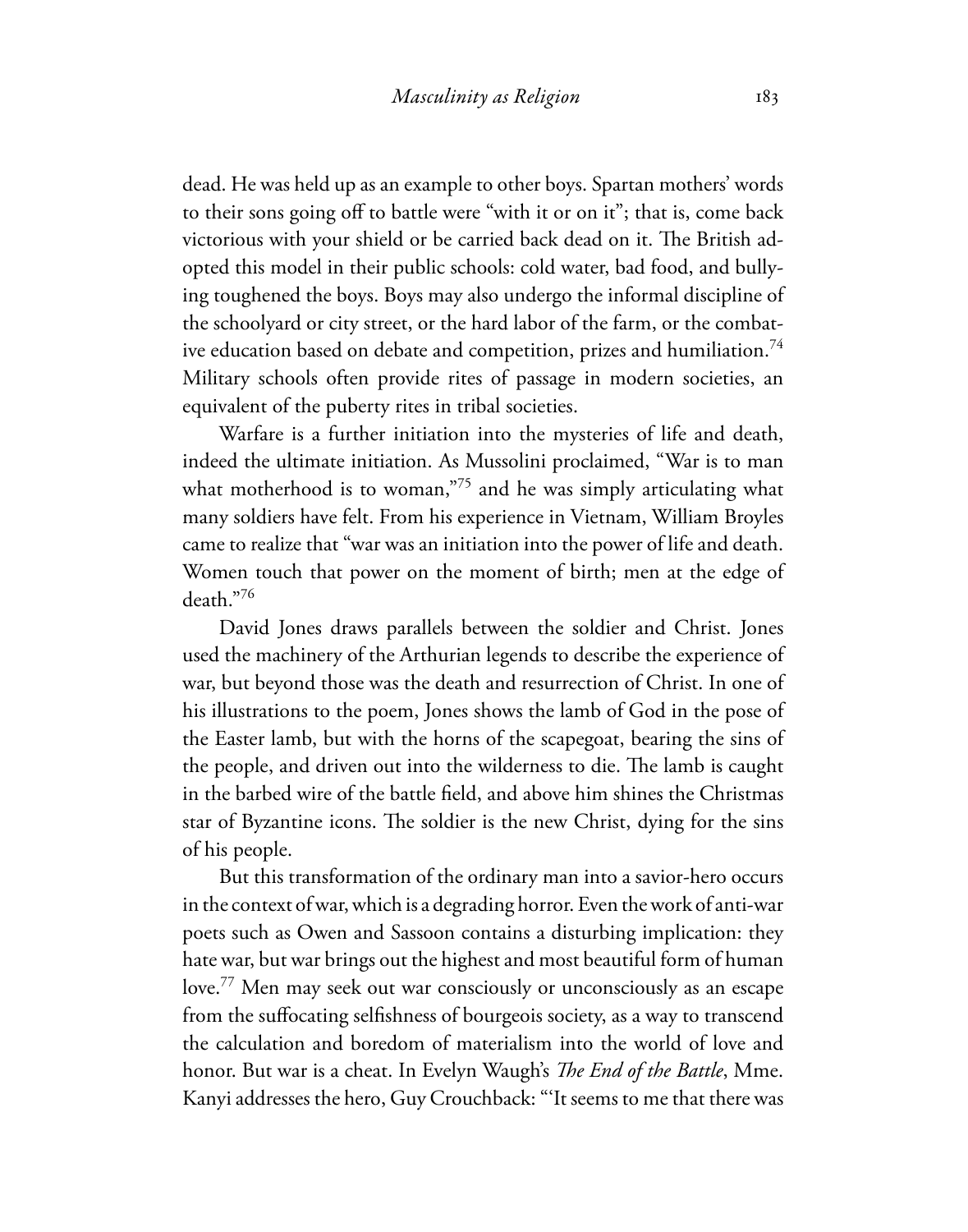a will to war, a death wish, everywhere. Even good men thought their private honor would be satisfied by war. They could assert their manhood by killing and being killed. They would accept hardships in recompense for having been selfish and lazy. Danger justified privilege. I knew Italians not very many perhaps, who felt this. Were there none in England?' 'God forgive me,' said Guy. 'I was one of them.'"78 The soldier thus brutalized by war can become a militarist; the warrior opens himself to the war god, the alien spirit that can take possession of men in combat.<sup>79</sup> The history of Germany after 870 shows how a nation can descend into militarism. Ernst Jünger's *Storm of Steel*, a German war memoir, inadvertently shows why the French and British felt they had to fight to the end.

In the last German offensive in spring 1918, Jünger recognizes that "the turmoil of our feelings was called forth by rage, alcohol and thirst for blood."80 There was another spirit in him, "the pulse of heroism, the godlike and the bestial inextricably mingled,"81 a spirit not his own: "I was boiling with a fury now utterly inconceivable to me. The overpowering desire to kill winged my feet. Rage squeezed bitter tears from my eyes."82 Christianity was no longer comprehensible: "Today we cannot understand the martyrs.  $\dots$  Their faith no longer exercises a compelling force.<sup>83</sup> It is the Fatherland which is his god, the idea that has been made sacred by the sacrifices of the soldiers who die for it: "There is nothing to set against self-sacrifice that is not pale, insipid, and miserable."<sup>84</sup> Self-sacrifice has become a god—and therefore a demon. These emotions, disturbing and full of portent as they are, are not even the worst products of militarism. They were felt in the ancient world and fill the *Iliad*, *Odyssey*, and *Aeneid*. Jünger sounds a modern note that is even more frightening.

Modern war produces a mechanical, inhuman objectivity and detachment: "The modern battlefield is like a huge, sleeping machine."85 Scientific war, which both sides experienced in its fullness at the battle of the Somme, transformed the soldier into a machine: "After this battle the German soldier wore the steel helmet, and in his features there were chiseled the lines of an energy stretched to the utmost pitch."86 A famous German war poster captures the transformation of the man into the soldier of scientific war. $87$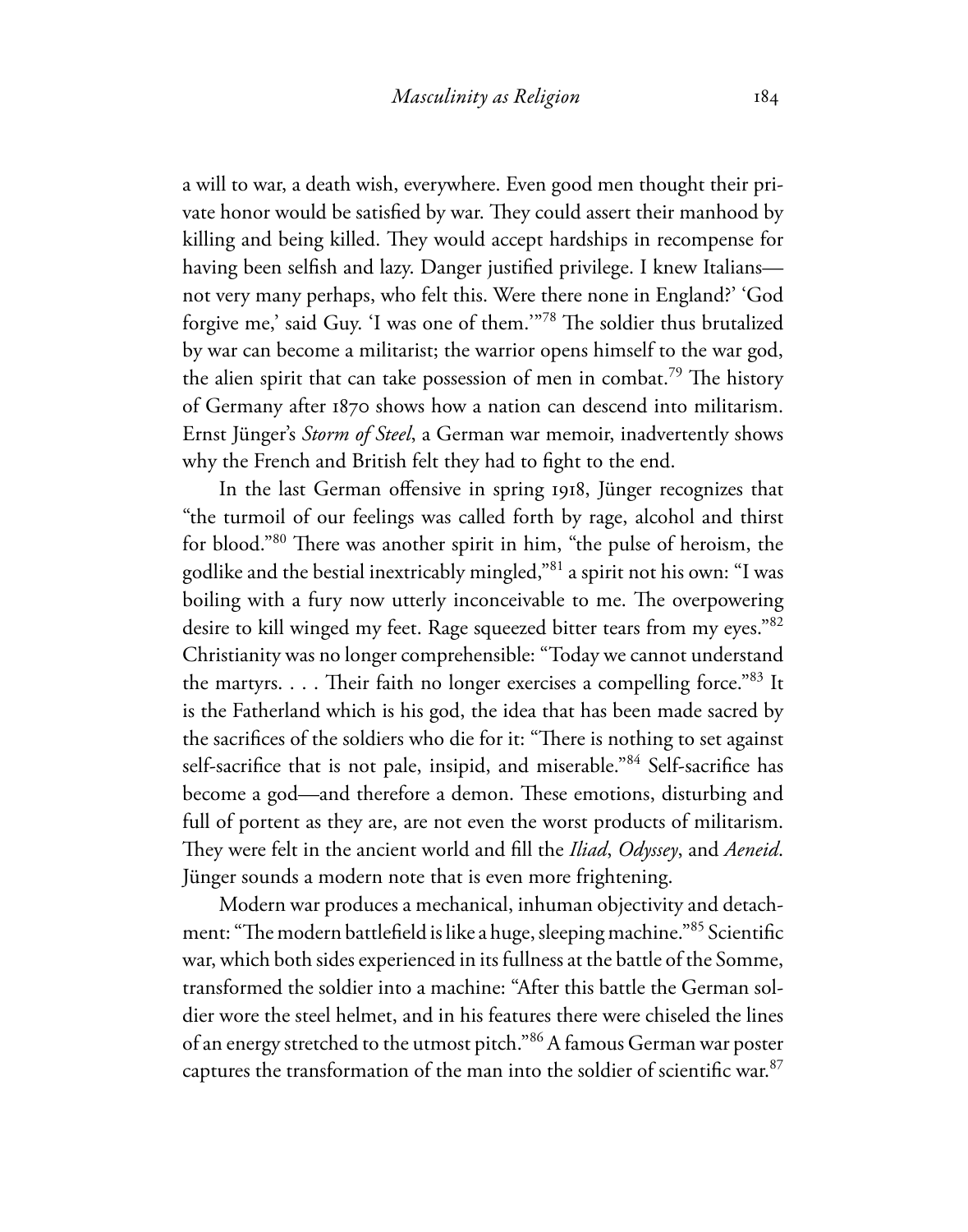It shows a young man in a trench with barbed wire around him. He looks up with a hard and chiseled face. His eyes glow with an inhuman light. We catch sight here of the man-machine, the robot, that haunts the pages of modern fiction, the man who has sacrificed his humanity in the service of humanity, who puts on the new mechanical armor so tightly that he fuses with it.

Nevertheless, in Christian societies war is often identified with Christ's sacrifice. In the Great War, the identification of the soldier and Christ was nearly complete. Such was the image shown to the British public in World War I in one of the most popular posters: a dead Tommy (with a neat bullet hole in his temple) lies against the wall of a trench, with the figure of the Crucified overshadowing him.<sup>88</sup> Much had changed since the seventeenth century, when soldiers had been on the same social level as prostitutes. Even in Wellington's army, the officers were upper-class, but the soldiers were often rank criminals. But after the French Revolution, the ordinary man entered the army, whether voluntarily or by compulsion. The German volunteers of the nineteenth century had been the objects of national veneration. When confronted with a young man who volunteered to die to protect his family and friends, the public attitude was at first honor, then veneration, then, perhaps literally, adoration. George L. Mosse, in his analysis of the German attitude to the war dead, observes that for Protestant Germans "it was not only the belief in the goals of the war which justified death for the fatherland, but death itself was transcended; the fallen were truly made sacred in the imitation of Christ. The cult of the fallen provided the nation with martyrs and, in their last resting place, with a shrine of national worship."89 The soldier was the new martyr.<sup>90</sup> His death, like that of a martyr, was a baptism of blood, able to wash out all the sins of a life and give immediate entrance into heaven and to heal the torn world. Even the Marxist Henri Barbusse wrote of the soldiers' "Gethsemene"<sup>91</sup> and saw their suffering as redemptive: a soldier "looked down at all the blood he had given for the healing of the world." $92$ 

Ludwig Feuerbach had told the world of intelligent skeptics that religion was but the projection of the highest and best qualities of humanity, that God was only man writ large. The war poets saw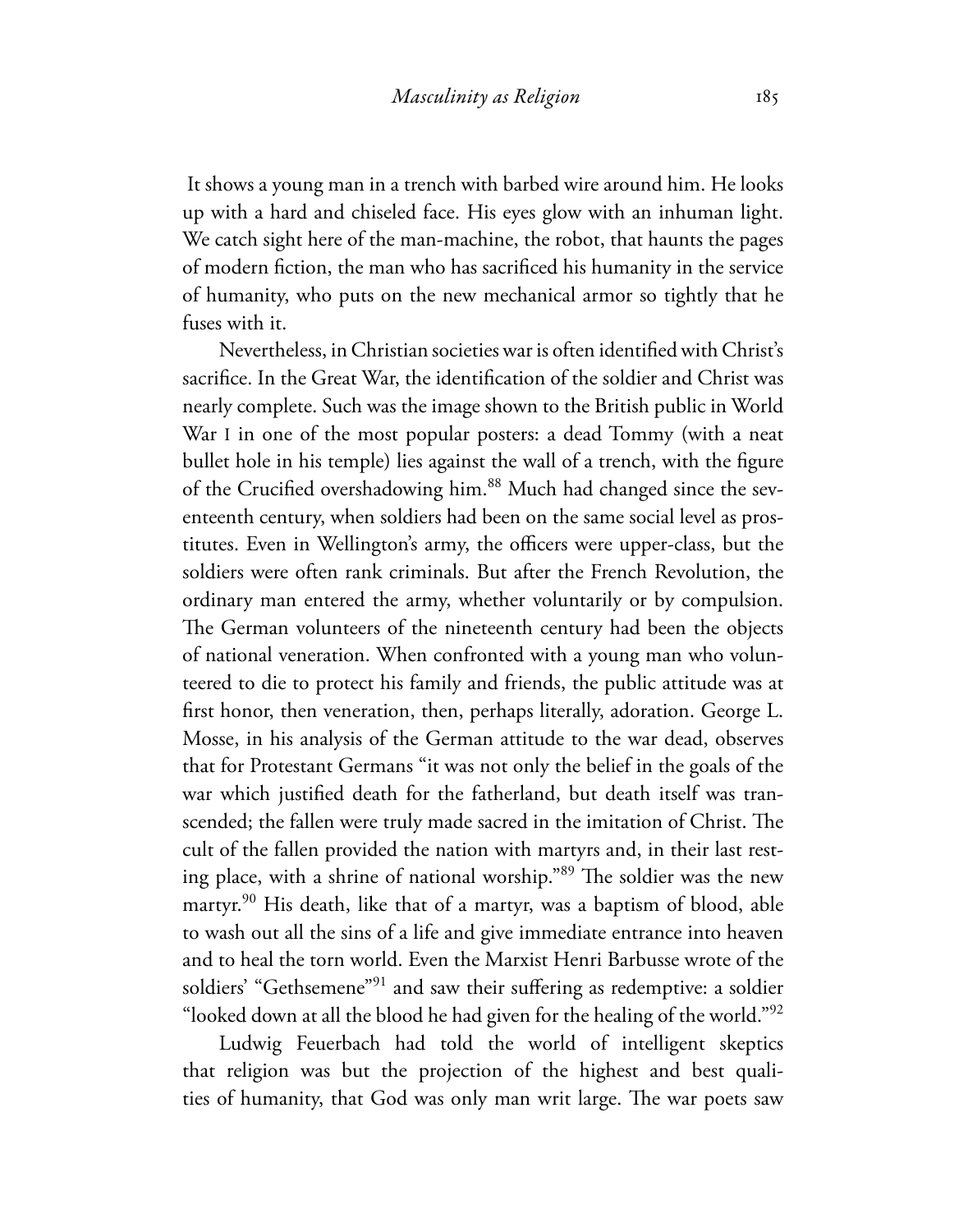Christ as the Soldier writ large. As Paul Fussell notes, the landscape and the place names of the Flanders battlefield forced the comparison of Christ and the soldier even on the common soldier. Flanders had names like Paaschendaele and was filled with wayside shrines, crucifixion groups that startled the Protestant soldiers of England. It was hard to avoid the comparison of the two.

In a letter, Wilfred Owen claimed that "Christ was literally in no man's land." What did he mean? He had apparently abandoned belief in conventional Anglican Christianity, although his mother had hoped he would follow a clerical career. And he had earlier written quasi-homosexual poems, in which he had expressed a wish to kiss the brown hands of the altar boy rather than the crucifix the boy held for veneration. But the real meaning of this eros Owen felt was revealed to him in the war. In his poem "Greater Love," he compares heterosexual eros unfavorably with the sacrificial love of soldiers for each other. In another letter, he recounted an incident in battle in which he cradled a young soldier in his arms as he bled to death. After a nervous breakdown caused by his being trapped for days in a shell hole littered with the body parts of a friend, he volunteered to go back to France because he thought he was a good officer and could help his men. He was killed by machine gun fire a week before the Armistice, and the news of his death reached his parents as the Armistice bells tolled.

Owen saw the soldier descending into hell and fulfilled his vocation as a poet by descending with him. The soldier, utterly forsaken by normal society, was thrust into a war that civilians could not imagine and left to die. He was degraded also by being forced to become a savage killer of other human beings. Owen curses all those who are indifferent to this suffering, and calls his future audience to remember the poor lads underground. It was perhaps in part the contemplation of such human suffering in the world wars that led the Swiss theologian Hans Urs von Balthasar to his theology of Holy Saturday, to his emphasis on the descent of Christ among the damned and the dead, to be one with the damned and the dead, and therefore to revive the importance of the Harrowing of Hell, which had been lost in the West after the Middle Ages.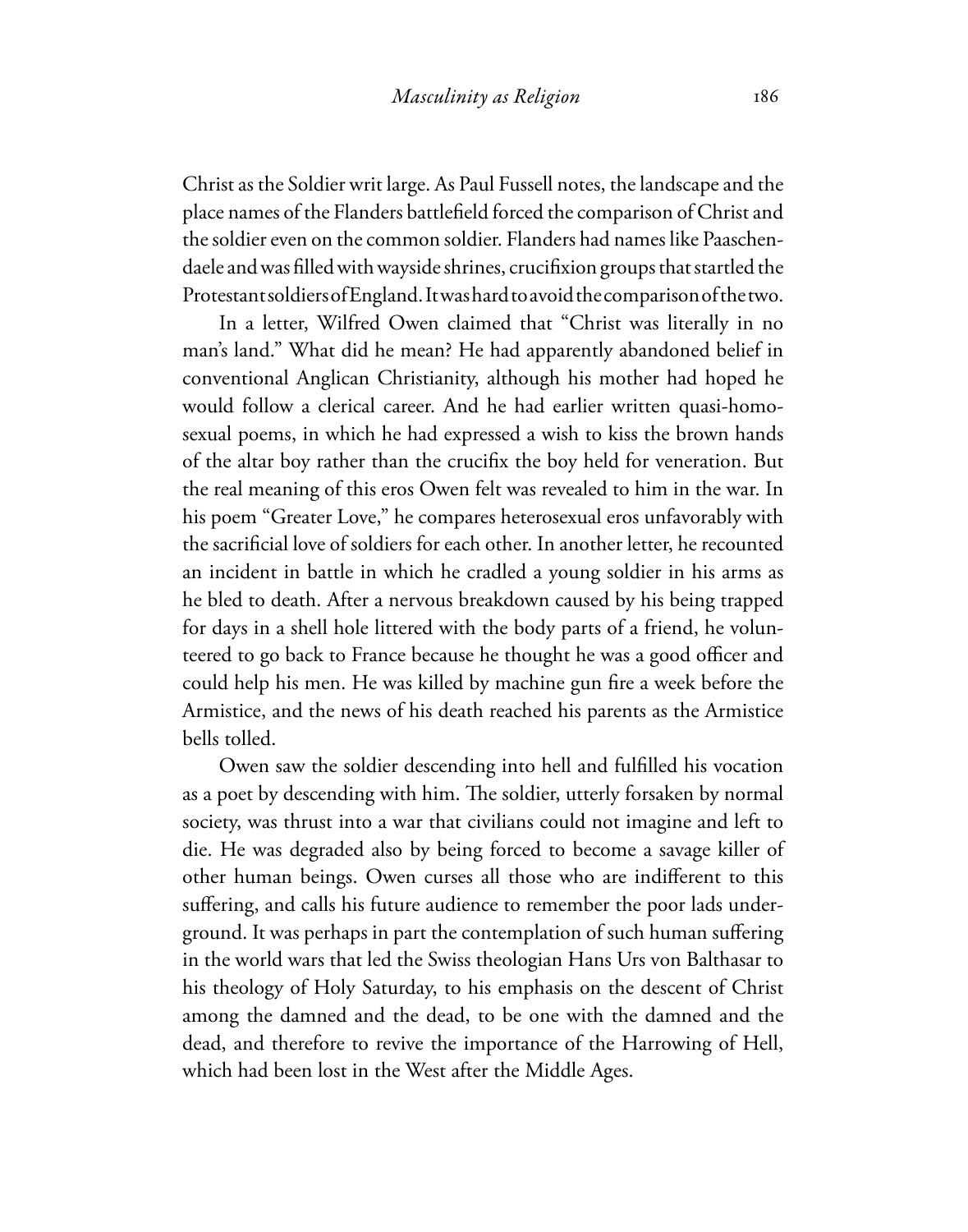Comradeship is the love that is the unexpected fruit of the hell of war. The word *comrade* has a faintly foreign sound to American ears. *Buddy* is the usual American term but it doesn't convey the seriousness of the tie as well as *comrade*. J. Glenn Gray was a philosopher who observed combat closely as an intelligence officer in Europe during World War II. He was able to analyze and articulate his emotions, giving a voice in his book, *The Warriors*, to all those soldiers who fought and died without being able to explain why they did it. He saw that the isolation of the human person within the shell of the self is a terrible burden and that in times of crisis almost anything, including death, is preferable to that isolation. Friendship overcomes the isolation in one way. It is a love based on a common interest or dedication to something outside the self. But comradeship is not quite friendship; it focuses on the other, on the comrade. Men experience a fusion of personality with the comrade, *a union which is not interrupted by death*. Gray notes that the Germans do not say that soldiers die—they fall. As a soldier, Gray realizes, "I may fall, but I do not die, for that which is real in me goes forward and lives on in the comrades for whom I gave up my physical life."<sup>93</sup> This fusion of personality is intoxicating, and veterans try to recapture the feeling at their reunions, although it seems that imminent danger is a necessary catalyst for this experience.<sup>94</sup>

Comradeship and homosexuality have a common element. Like lovers, comrades focus on each other, and the fusion of personality in the ecstasy of self-sacrifice is *like* (not the same as) that in the ecstasy of sexual intercourse. Comrades, like lovers, focus on each other's sexual identity, or to be more precise, lovers focus on sexual identity, comrades on gender identity, that is, on masculinity.

Thus, military poetry frequently uses language that sounds (especially to the post-Freudian ear) homoerotic. Sometimes it is, but more often, it is simply that sex and gender are closely connected. In praising the beauty of masculine self-sacrifice, poets, who use concrete language, often use physical and even sexual imagery. Wilfred Owen, again in "Greater Love", sees the love of a woman as less than the love of the comrade who is blinded or knifed to death in saving his fellow soldier: "Kindness of wooed and wooer/Seems shameless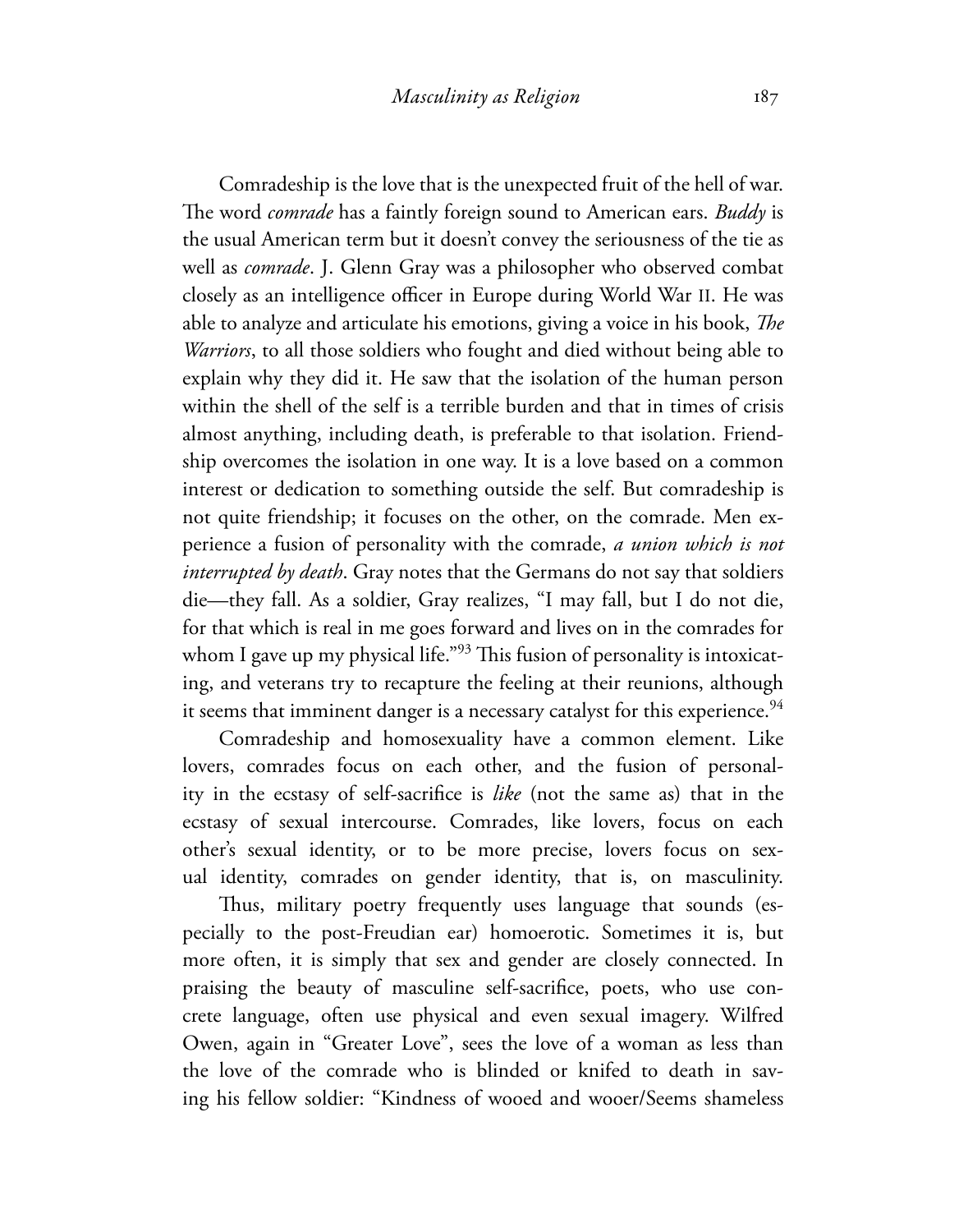to their love pure." Sassoon and Owen were transient homosexuals, but the language they used was in the tradition of Victorian sentimentality and would not have been perceived as homoerotic by contemporary readers. Paul Fussell, in *The Great War and Modern Memory*, devotes a whole chapter, "Soldier Boys," to homoeroticism in the literature of that war,<sup>95</sup> but I think he places a mistaken emphasis on latent homosexuality. The two loves, one so honored that the soldier becomes Christ, and the other a disgrace and an abomination, find themselves forced to share the same language.

J. R. R. Tolkien transmuted his war experiences at the battle of the Somme into fantasy in *The Lord of the Rings*. Tolkien, when he wrote this book, was a devout Catholic and the father of several children, although his marriage seems not to have been happy. His closest relationships were with men. In the tradition of the poetry of the Great War, he draws upon erotic imagery to portray the love of comradeship which Frodo and Sam feel for each other, a relationship Tolkien said was modeled on that of the British officer and his batman (servant) in the Great War. When Frodo is captured by orcs, he is stripped and tortured. Sam surprises the orcs from behind and kills them: "[Sam] ran to the figure huddled on the floor. It was Frodo. He was naked, lying as if in a swoon on a heap of filthy rags; his arm was flung up, shielding his head, and across his side there was an ugly whip-weal. 'Frodo! Mr. Frodo, my dear!' cried Sam, tears almost blinding him. 'It's Sam, I've come!' He half lifted his master and hugged him to his breast. Frodo opened his eyes. . . .[Frodo] lay back in Sam's gentle arms, closing his eyes, like a child at rest when night-fears are driven away by some loved voice or hand. Sam felt that he could sit like that in endless happiness."96

Such language sounds unusual and suspect to modern ears, but Frodo's nakedness is only the visible representation of his vulnerability in his sacrificial and masculine role, and Sam's gestures of affection are an attempt to express the closeness of comradeship. As in the Renaissance and Baroque paintings of Jesus in which his genitals are at the focal point of the painting, it is not precisely sexuality, but masculinity and its connection to sacrifice that is of interest.  $97$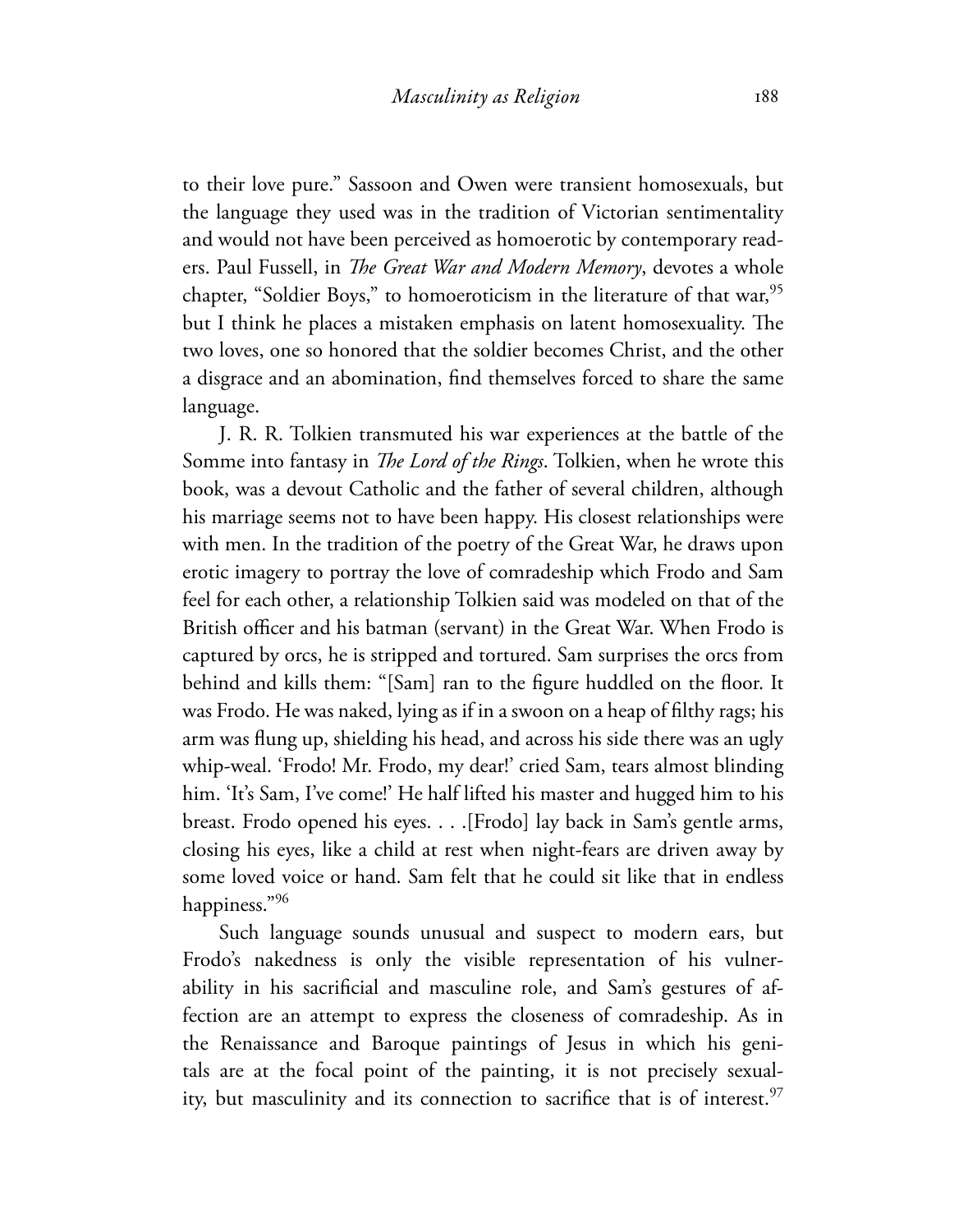The eros of homosexuality and the eros of comradeship resemble one another in that the focus is on the one loved, but the mode of union is different. In homosexuality, eros tries to achieve union through genital activity. But sexual union is achieved not in pleasure alone, but in the act of conception, in which man and woman literally unite in one flesh, that of the child. It is the possibility of conception that suffuses erotic love between man and woman with the hope that the prison of the individual personality can be escaped, that love can overcome loneliness and even death in the continuity of the generations. In the eros of comradeship, the personalities are fused because of the willingness of each to die for the other. It is a blood-brotherhood, a brotherhood attained only in blood, in sacrifice, and in death, or at least under the shadow and threat of these. A man is willing to die for his comrade because he feels an identity with him. It is not an identity based upon common interests or background; it unites men from different races, classes, nationalities, sometimes men who cannot even speak each other's language. The only common characteristic that unites comrades is their masculinity. Masculinity, at heart, is a willingness to sacrifice oneself for the other.<sup>98</sup>

# The Fascist Male

European fascism was self-consciously masculine. All varieties of European fascism cultivated the image of masculinity. The *Action Française* characterized the French situation in this fashion: "Democracy was equal to anarchy; it lacked the manly principles of action and initiative; it made the state the prey of rapaciousness and group interests; it was feminine, weak and evil."99 The Italian Futurists were a group of artists who rebelled against the museum culture of early twentieth-century Italy. They wanted to escape from stultifying conventions, and to make an art out of the new industrial world, which was full of noise, motion, and violence. They rejected Christianity and women. Marinetti proclaimed in "The Founding and Manifesto of Futurism" that "we will glorify war—the world's only hygiene—militarism, patriotism, the destructive gesture of the anarchist, beautiful ideas worth dying for, and scorn for women."<sup>100</sup>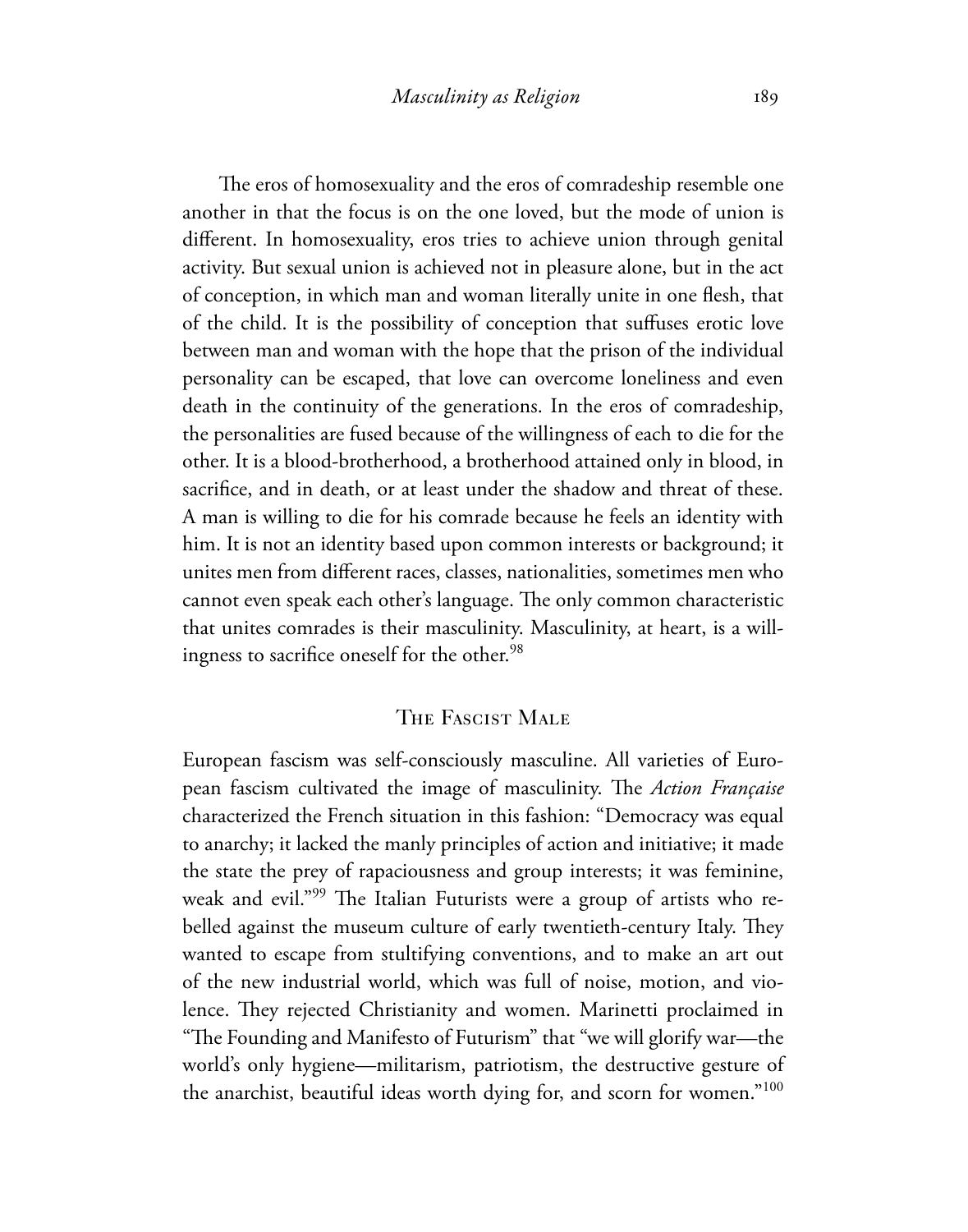"Futurism exalted a militant masculinity which glorified conquest and war."<sup>101</sup> The Futurists hated pacifists, but welcomed and cheered Mussolini as they helped push Italy into World War I. 102

The avant-garde in art was also the avant-garde of the fascist (in the generic sense) political movement in Europe. This alliance has long been a source of embarrassment to historians of art, who sometimes simply ignore the connection. The Expressionist painter Emil Nolde was a member of one of the first proto-Nazi groups and did not resign his membership until the end of the war. He, like Mircea Eliade (who was involved in Romanian fascism), celebrated the conjunction of modernity and the primitive that characterized fascist movements. The avant-garde (a term itself drawn from war) was embraced by the revolutionary Nazis who were more radical than Hitler. They wanted civilized constraints to disappear, so that the primitive power of sex, blood, and violence would be free to create a new culture, more in tune with nature than the desiccated Europe of the bourgeoisie.

Italian fascism was the least bloody of the totalitarian regimes of the twentieth century, and much of its totalitarian talk was bombast, an attempt to hold together an Italy riven by regional and local loyalties, in which the majority of the inhabitants did not even speak standard Italian. Mussolini found Italy a nation of waiters and wanted to leave it a nation of soldiers. He commanded, for instance, that local officials should wear uniforms and engage in physical exercise. Such fascists were more devotees of masculinity than of totalitarianism, and this put a strain on their relationship with their allies, the Nazis. Mussolini exempted Jewish veterans, their sons, and Jewish Fascist Party members (one out of three adult Jews) from the anti-Semitic laws that were the price of his alliance with Hitler. The Fascist army protected the Jews in the areas it occupied, and even threatened battle with the Germans to protect Jews. The anti-fascist war journalist and novelist Curzio Malaperte was in and out of prison for his opposition to Mussolini, but he testifies to the courage of the occasional fascist military and civil official who tried to protect Jews from Germans and from pogroms in Eastern Europe: "A Fascist who risks his skin to pull doomed Jews out of their murderer's hands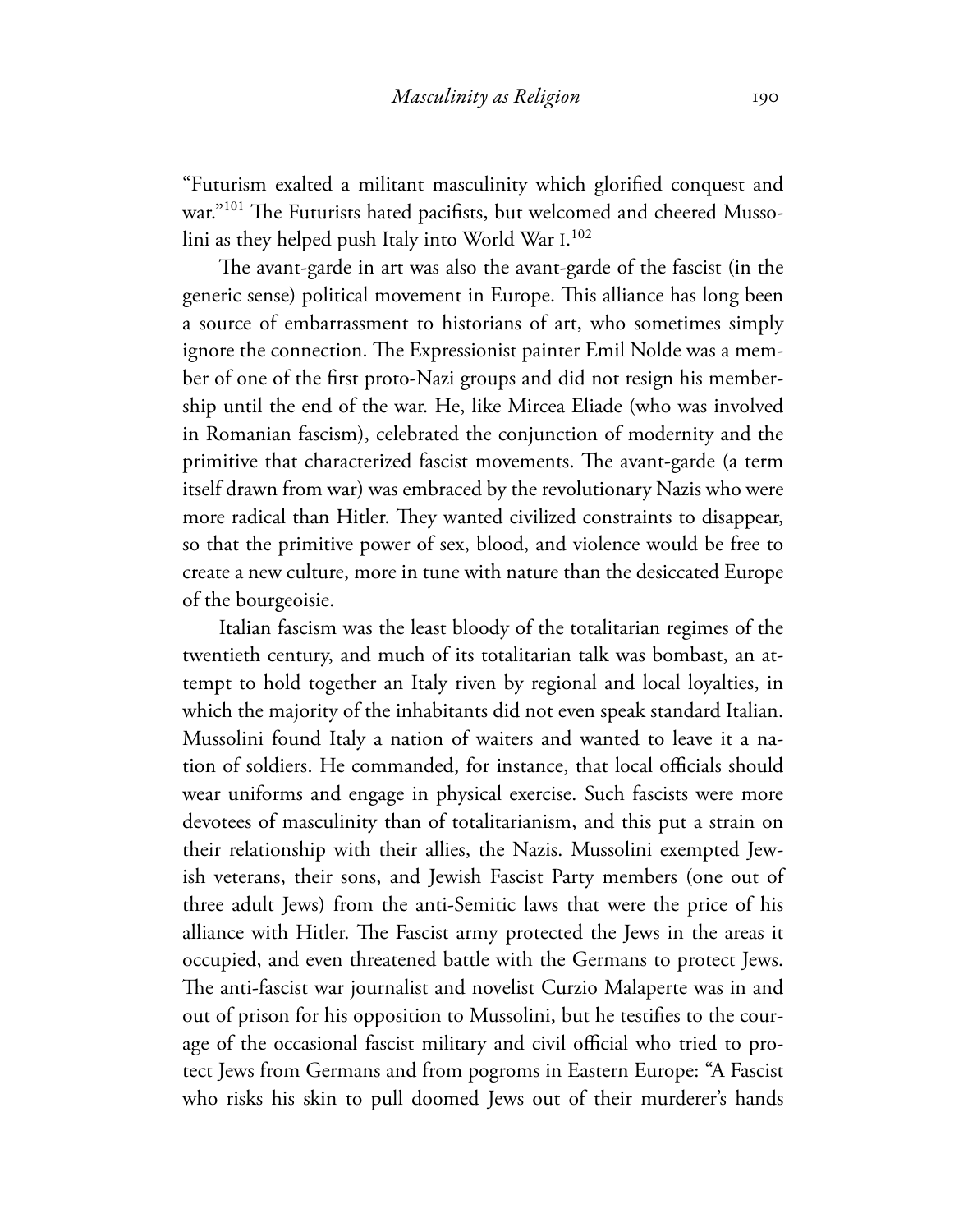. . . deserves the respect of all free and civilized men."103 Masculinity has always meant protecting the weak of one's own community, and the Italian fascists felt that Jews (unlike Ethiopians) were inside the European community.

German fascism was much more sinister, but it seems to be distinct from Nazism in that it was a celebration of masculinity rather than an ideology of race hatred masking total nihilism. Its immediate ideological ancestor is the Viennese Jew, Otto Weininger. Weininger anticipated many of the later psychological analyses of masculinity and femininity: he saw that femininity was the natural condition of all human beings, and that men were all originally bisexual, in that they contained the feminine in themselves, because of their birth from a woman and their early nurture from a woman. Weininger thought that women were the stronger sex and had an easier life: all they had to do to become women was to follow the logic of their own sexuality in reproduction. Men who chose to see reproduction as the fulfillment of their life, that is, the Jews, were effeminate men who had not taken up the challenge of transcendence.<sup>104</sup> Thus, Weininger rejected his own Jewishness, converting to Protestantism the day he received his doctorate. He also rejected the limitations of living in the body by committing suicide.

This type of masculinity escapes from femininity only to fall into the void. The complete pattern of masculinity contains both the escape from the feminine and the return to it. The hyper-masculinity which sees only the initial rejection and escape ends in nihilism, in a worship of the void and death. In these can be found the final confrontation with darkness, a confrontation which becomes a union, and a total and final rejection of the world of the feminine, of life and love and society.

Most European ideologies of masculinity do not go this far, but many of them have a strong tendency to nihilism. The final rejection of the feminine also explains why a tendency to homosexuality was a strong component of these attempts to regain masculinity. Heterosexual desire is the main force that keeps men from spinning off totally into the void and which therefore tends to reunite them with the world of women. If women must be totally rejected, heterosexual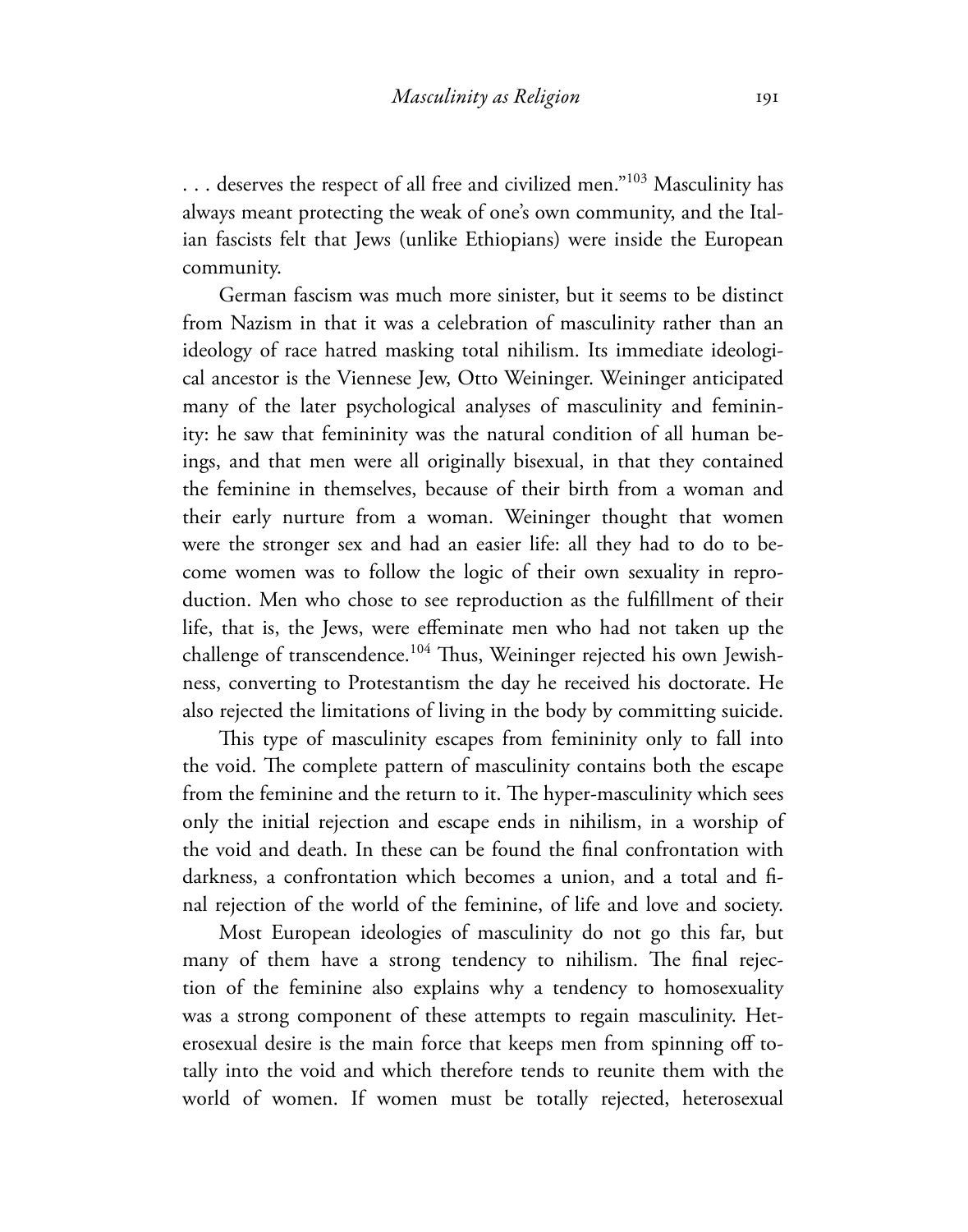desire must also be rejected, and few men can be happy in permanent celibacy.

The immediate political roots of Nazism were in the Freicorps, the bodies of soldiers organized after World War I to keep order in a Germany on the edge of revolution. The corps were like other warriors, the Cossacks and the Tartars, who lived by plunder and killing. As Barbara Ehrenreich points out in her introduction to Klaus Theweleit's *Male Fantasies*, the fascist kills because he likes killing. It is not a substitute for something else, for instance, sex, but something desired in itself. Moreover, this desire is not a quasi-psychotic aberration, but based on a fundamental condition in the psychological constitution of the male. The Freicorps' "perpetual war was undertaken to escape women."<sup>105</sup> The fundamental fear of men is the fear of falling back into the feminine world of infancy: "It is a dread, ultimately, of dissolution—of being swallowed, engulfed, annihilated. Women's bodies are the holes, swamps, pits of muck that can engulf."<sup>106</sup> German fascists feared the loss of identity in the "other," in communism, in miscegenation between German and Jew. Anti-Semitism was not originally a prominent part of German fascism of the Freicorps variety, which was more like Prussian militarism, a celebration of the male as leader and protector. But males were insecure in a ruined and defeated Germany.<sup>107</sup>

Nazis promised to organize Germany as *Männerbund*, a society that understood men's inner life and provided for it.<sup>108</sup> Josef Goebbels proclaimed that "the National Socialist movement is in its nature a masculine movement."109 Hitler and the rituals of the Nazi Party gave the young men of Germany a substitute for the generation of fathers that had been lost in the First World War. Comradeship was held up as the highest form of love, and the German Christians who were not simply opportunistic anti-Semites tried to show that comradeship was to be found in its highest form in Christ, who lay down his life for his friends.

National Socialism, although it cloaked itself in a veneer of romantic nationalism (which did not deceive nationalists like Ernst Jünger) was at best racist, and at worst purely nihilist. Hitler valued Germany only as a means to achieve the dominance of the Aryan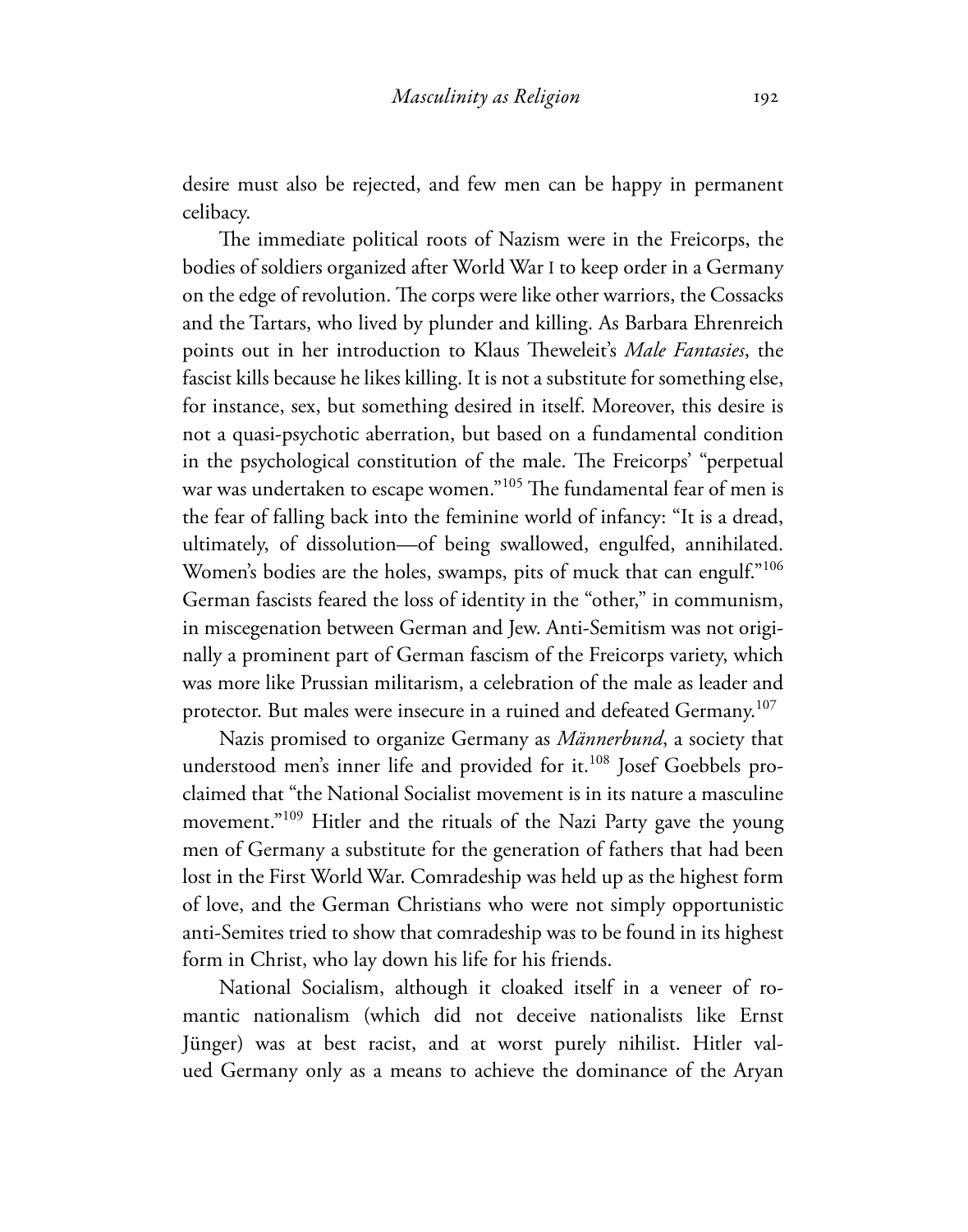race, and the Aryan race only as a means to achieve absolute, unlimited, universal power. The lust for power is the only appetite that remains in the masculine abyss. The naked assertion of self in the will to power was the answer to the death of God. Indeed, the cruelties of Nazism were calculated ones: they killed their victims with the maximum of pain, so as to harden the executioners.

Nazism shows most fully the dangers inherent in masculinity. The male, to become masculine, must first move away from the normal, feminine, domestic world, face danger and darkness, and then return to the normal world transfigured by his experience. The motion away from the normal is dangerous. It should be a parabola, leaving the base line of the normal only to return to it, but it can become a hyperbola, plunging off forever into the nothingness of infinity. Initially, it can be very hard to see the difference between the two trajectories. Nor are they predetermined. The male has a free will and can choose one or the other. Nor can a society avoid the dangers of nihilistic masculinity by renouncing masculinity. Any society that faces dangers must have an ideology that convinces some to face those dangers voluntarily for the sake of others, and if a society is to survive, those who face the dangers must be men, not women on whom the biological continuity of society depends. Nor can nihilistic masculinity be defeated by femininity, in a renunciation of separation and difference in an orgiastic communion. If a man goes wrong and heads off into nothingness, he can be defeated only by a man who has faced the darkness and not been conquered by it. Ernst Jünger could have joined the Freicorps and become a Nazi; it was precisely his masculinity that saved him. He despised the Nazis as soft; they killed the weak. Germans who took masculinity seriously would eventually have found themselves in the position of the Italian Fascists who subverted the Holocaust.

# The Heart of Darkness

The search for self-transcendence in war, a search that has captivated millions of men in our century, is a warning that masculinity contains a dangerous dynamic. Because a man feels that he must die to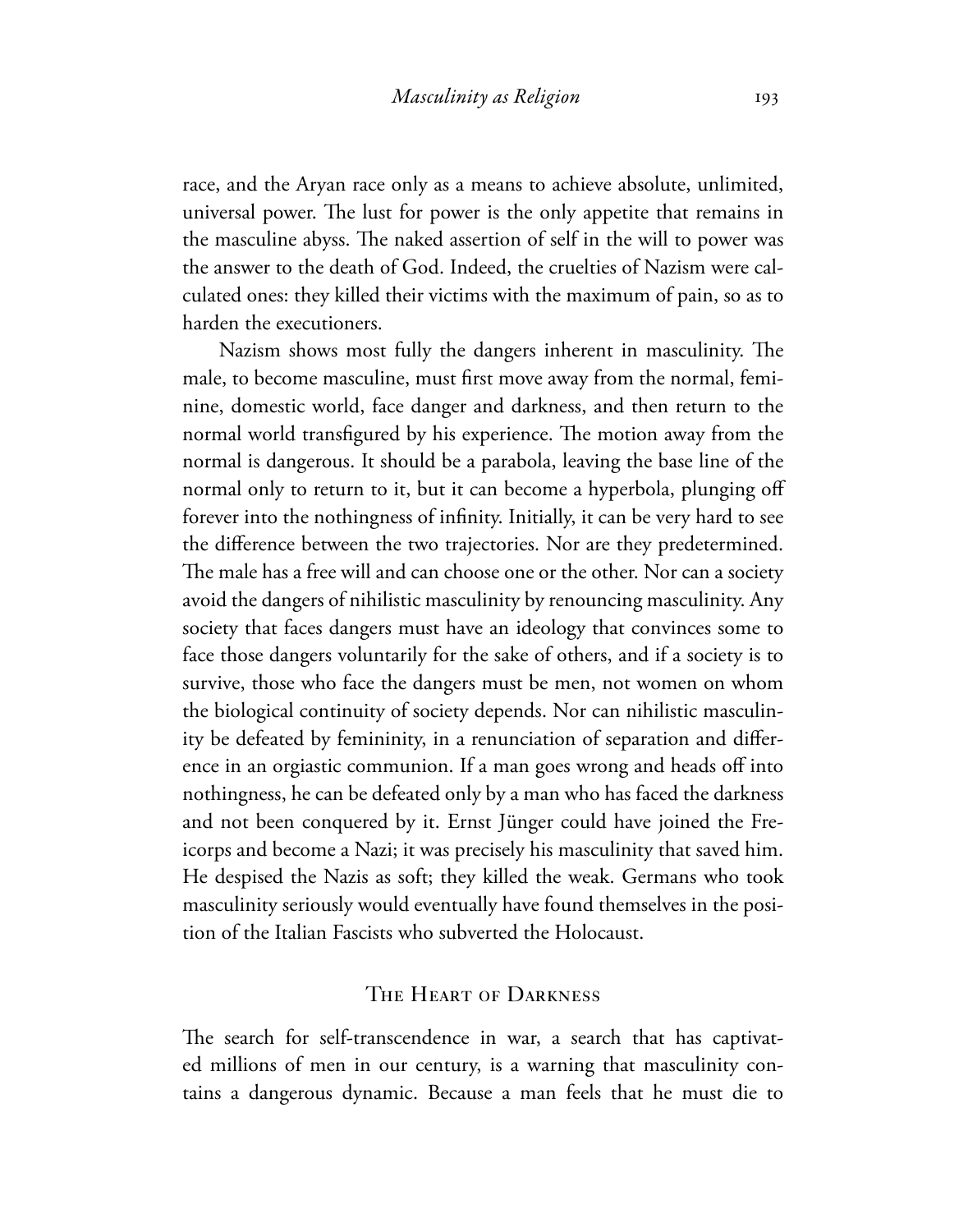the old self, that he must somehow confront the mystery of life, including the mystery of evil, he is in danger of making death and evil and nothingness the end of his quest. Masculinity can easily become nihilism, a worship of the nothingness whose darkness and emptiness fascinate because they contain the promise of the final and ultimate death, a death that somehow seems necessary to complete rebirth. But the rebirth can be forgotten, and only death and emptiness remain.

Nihilism is not simply a philosophical error, but a religious one. Since for the nihilist the final truth of the universe is that it is a void, the good has no source outside the ego. To a nihilist the good is only what he wants. A soft nihilism is the ideal of modern European society, in which sex and possessions and amusements are the goal of life. Moral relativism is a disguised nihilism because it destroys the objective and imperious character of the good. A good that is not an absolute is no true good at all. A good that can be reduced to an instrumentality, that is not recognized as an absolute in its own right, becomes simply another means for the ego to pursue its ends. Soft nihilism is an easy path to hard nihilism: Weimar was the logical predecessor of the Nazi state.<sup>110</sup> Hard or revolutionary nihilism, in Herman Rauschning's perception, was the heart of Nazi ideology. The talk of blood and race and nation was a smokescreen, only a ruse for the masses to facilitate the pursuit of the true goal, absolute power.<sup>111</sup> The nihilist ends by adoring power; at the heart of the will to power is a void that nothing can fill.

Nihilism is a characteristically, but not uniquely, masculine fault. Women have been less affected by this particular fascination with the void or by the attraction of the power to do evil, although feminists have started to fall under its spell. For them everything is politics; facts are simply mental constructs to be manipulated in the service of their quest for power. But they are toying with fire. The man attracted to soft nihilism often falls into hard nihilism, because power is seductive and compelling. For many men, power is all that there is, the only reality in the world. It begins with the feelings of sexual power in adolescence, in which the body is filled with a force that seems to come from outside oneself but to fill and control